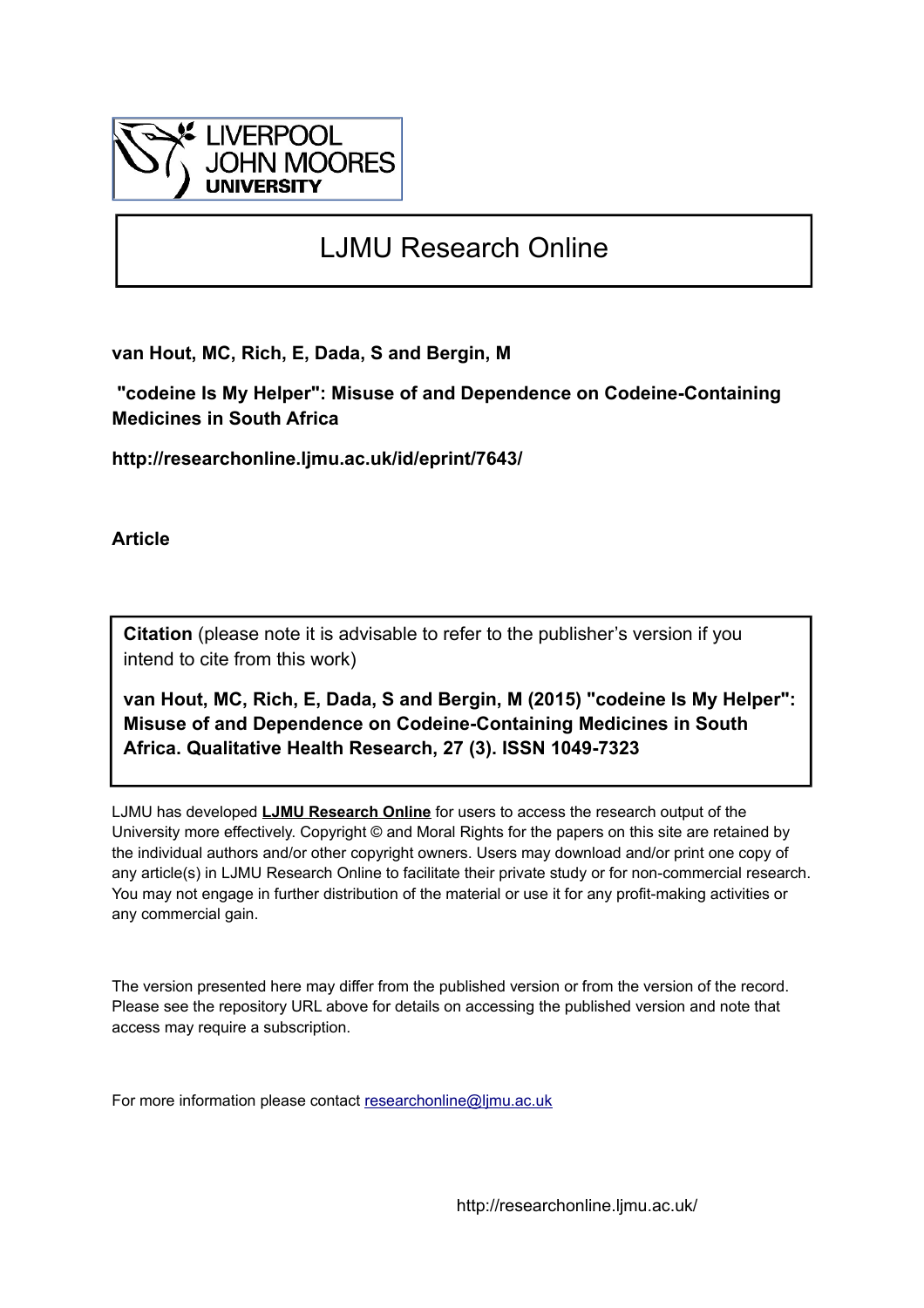# **'Codeine is my Helper': Misuse of and dependence on codeine containing medicines in South Africa.**

| Journal:                            | Qualitative Health Research                                                           |  |
|-------------------------------------|---------------------------------------------------------------------------------------|--|
| Manuscript ID                       | OHR-2015-0530.R3                                                                      |  |
| Manuscript Type:   Research Article |                                                                                       |  |
| Keywords:                           | Addiction, Substance Use < Addiction, Culture, Cultural Competence,<br>Medicine, Pain |  |
| Regions, Cultures, and<br>Peoples:  | Africa, Africans                                                                      |  |
| Methods:                            | Interviews < Research Strategies, Phenomenology < Research Strategies                 |  |
|                                     |                                                                                       |  |

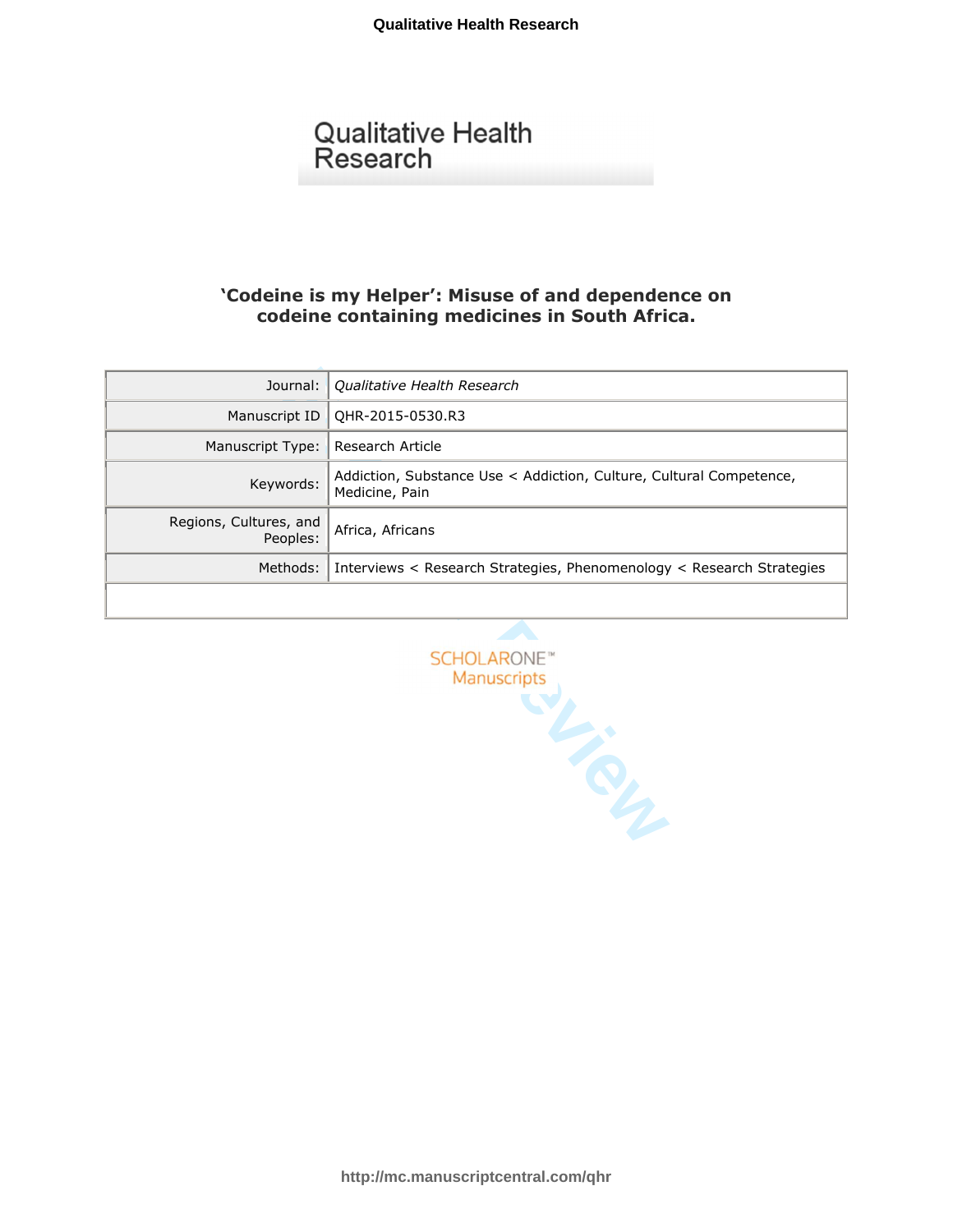#### **Qualitative Health Research**

*'Codeine is my Helper'*: Misuse of and dependence on codeine containing medicines in South

Africa

# **Title**

*'Codeine is my Helper'*: Misuse of and dependence on codeine containing medicines in South Africa.

#### **Authors**

# **Marie Claire Van Hout 1 Eileen Rich 2 , Siphokazi Dada 3 , Michael Bergin<sup>1</sup>**

<sup>1</sup>School of Health Sciences, Waterford Institute of Technology, Cork Road, Waterford, Ireland. mcvanhout@wit.ie and mbergin@wit.ie

Sciences, Waterford Institute of Technology, Cork<br>
<u>t@wit.ie</u> and <u>mbergin@wit.ie</u><br>
and Other Drug Research Unit, South African Medical<br>
Pretoria, 0001, South Africa. <u>eileen.rich@mrc.ac.za</u><br>
and Other Drug Research Unit, <sup>2</sup> Alcohol, Tobacco and Other Drug Research Unit, South African Medical Research Council, Private Bag X385, Pretoria, 0001, South Africa. eileen.rich@mrc.ac.za

<sup>3</sup> Alcohol, Tobacco and Other Drug Research Unit, South African Medical Research Council,

PO Box 19070, Tygerberg, 7505, Cape Town, South Africa. siphokazi.dada@mrc.ac.za

# **Corresponding Author**

Marie Claire Van Hout, PhD, School of Health Sciences, Waterford Institute of Technology, Cork Road, Waterford, Ireland. Telephone +353 51 845548 and Email: mcvanhout@wit.ie

**Conflict of Interest:** Authors declare no conflict of interest.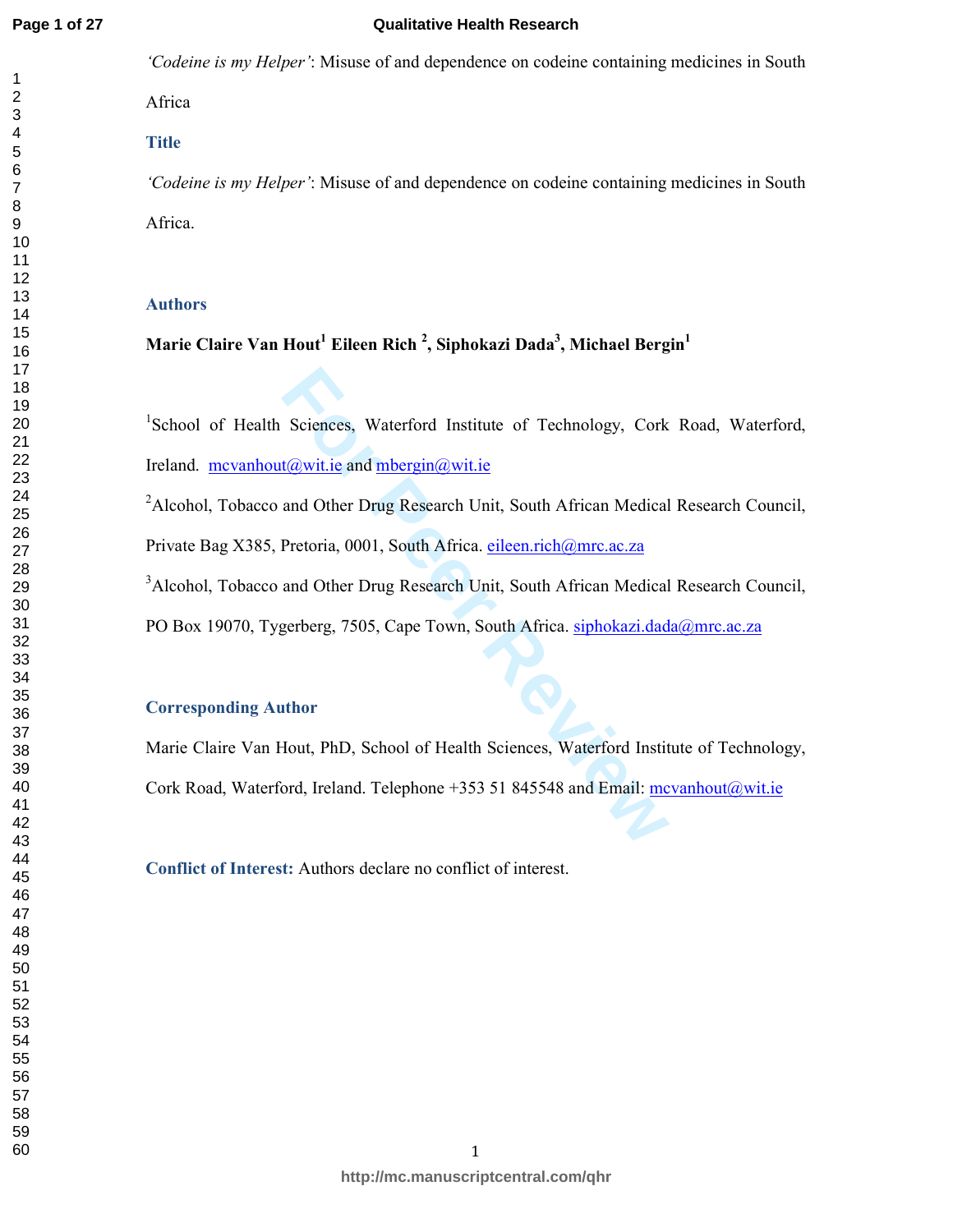# Africa

# **Abstract**

Misuse of codeine containing medicines is an emerging global public health concern. The majority of research has been conducted in developed countries (European Members States, Australia, United States). This study aimed to gain an understanding of unique individual and collective experiences of trajectories of codeine misuse and dependence in South Africa. In-depth interviews were conducted with a purposive sample of adult codeine misusers and dependents (n=25). Narratives were analyzed using the Empirical Phenomenological Psychological five step method. Nine themes with 63 categories emerged, with two additional high levels of abstraction. Findings are illustrated participant profile and product preferences; motives for use; transitioning to misuse and dependence; pharmacy purchasing and alternative sourcing routes; effects and withdrawal experiences; help-seeking and treatment experiences; and strategies for prevention. The study underscores the need for continued support for enhanced patient awareness of risk of habit forming use and related health consequences and professional pharmacovigilance.

#### **Key Words**

Codeine, dependence, misuse, opiate, over-the-counter, qualitative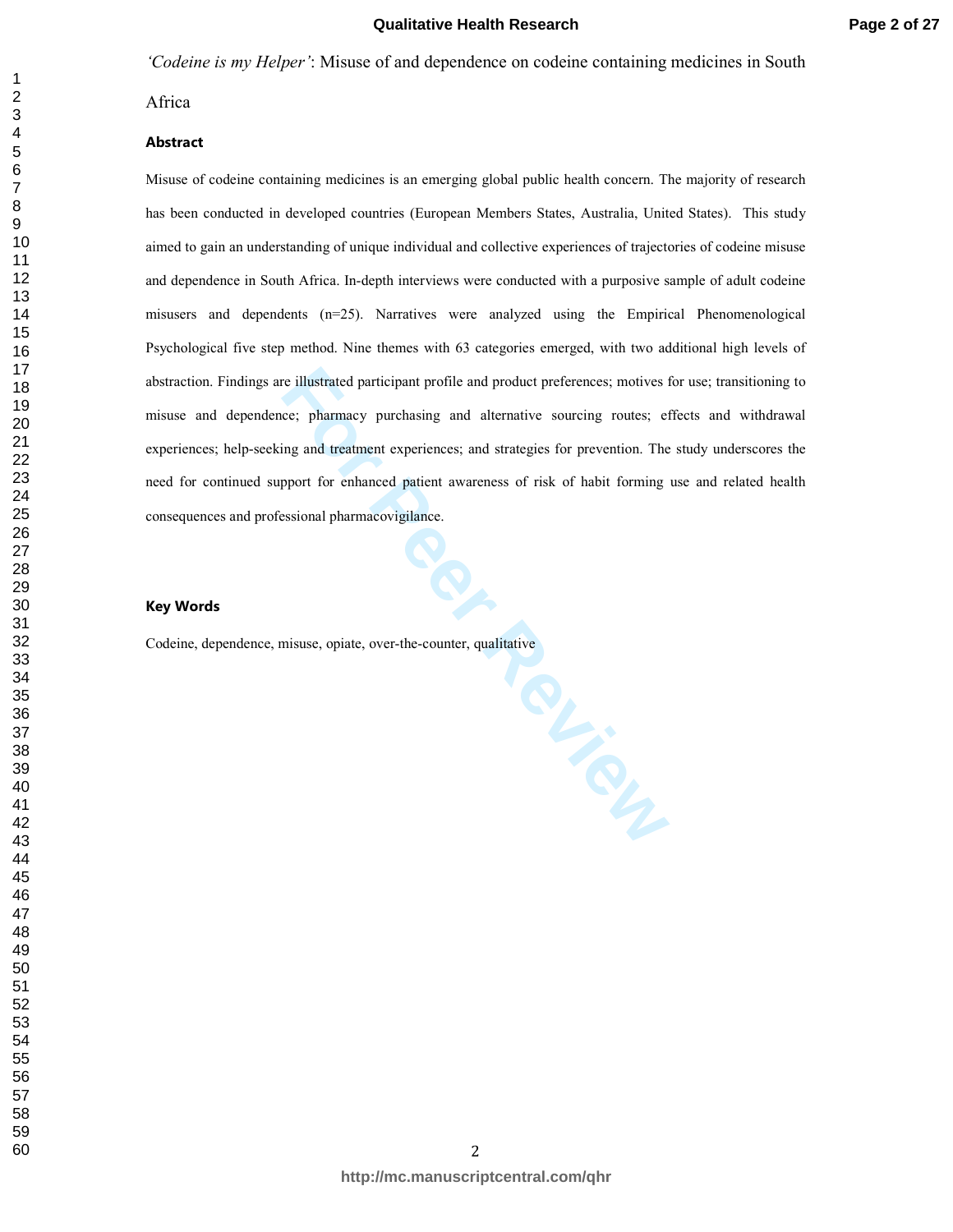*'Codeine is my Helper'*: Misuse of and dependence on codeine containing medicines in South

Misuse of and dependence on codeine containing medicines is an emerging global public health concern, given widespread availability of this weak opiate for the symptomatic relief of mild to moderate pain or cough (Lessenger & Feinberg, 2008; UNODC, 2011; Van Hout et al., 2014). Prescribed and non-prescribed opiate misuse trends appear driven by enhanced regulatory encouragement of patient self-care, prescribing trends and pharmacy retail availability (Collins & McAllister, 2006; Cooper, 2013a). Misuse is broadly defined as 'the use of a medicine, with or without a doctor's prescription, clearly outside of accepted medical practice or guidelines, for recreational purposes or in the framework of self-medication, in greater dosages or for longer periods than were prescribed, in which the risks and problems associated with use outweigh the benefits' (Casati, Sedefov & Pfeiffer-Gerschel, 2012:229-230).

escribed, in which the risks and problems associated with use effer-Gerschel, 2012:229-230).<br>
Herbylmorphine is a methylated morphine derivative which occurs<br>
dult daily oral doses ranges between 30-60mg every four hours<br> Codeine or 3-methylmorphine is a methylated morphine derivative which occurs naturally in the poppy seed. Recommended adult daily oral doses ranges between 30-60mg every four hours and to a maximum of 240mg (Derry, Karlin, & Moore, 2013). Patient responses to codeine vary due to genetic variability in metabolism (Ingelman-Sundberg, 2007). Given codeine's sedating and euphoric effect and development of tolerance within a relatively short timeframe on repeated use, products containing codeine carry identified abuse potential as reported in drug administration trials (Babalonis, Lofwall, Nuzzo, Siegel, & Walsh, 2013) and the case reporting of patient dependence (Sproule, Busto, Somer, Romach, & Sellers, 1999; Frei, Nielsen, Dobbin & Tobin, 2010; Nielsen, Cameron & Pahoki, 2010). Increased consumption of codeine containing medicines whether for therapeutic or non-therapeutic reasons results in neuro-adaptation and development of dependence symptomatology (Nielsen et al., 2010; McAvoy, Dobbin & Tobin, 2011; Reed et al., 2011). Two way and reciprocal displacement between prescribed and over the counter codeine misuse is reported in the literature (Cooper, 2013b). Withdrawal symptoms include cravings, preoccupation with seeking and taking codeine containing medicines, and lack of control of consumption patterns despite negative side effects (Romach, Sproule, Sellers, Somer, & Busto, 1999).

Harms relating to misuse of and dependence on codeine containing medicines are well documented in clinical case reporting (Robinson, Robinson, McCarthy, & Cameron, 2010) and center on adverse health consequences relating to additives (such as ibuprofen, paracetamol or acetaminophen) contained in combination analgesic products. These include hypokalaemia, nephro-toxicity, gastrointestinal hemorrhage, acute hemorrhagic necrotizing pancreatitis and inflammatory bowel conditions (for an extensive review see Van Hout et al., 2014). Codeine misuse is also recognized as an iatrogenic cause of psychiatric co-morbidity (Manchia, Alda, & Calkin, 2013). Depression and dysphoric mood states are associated with long term use of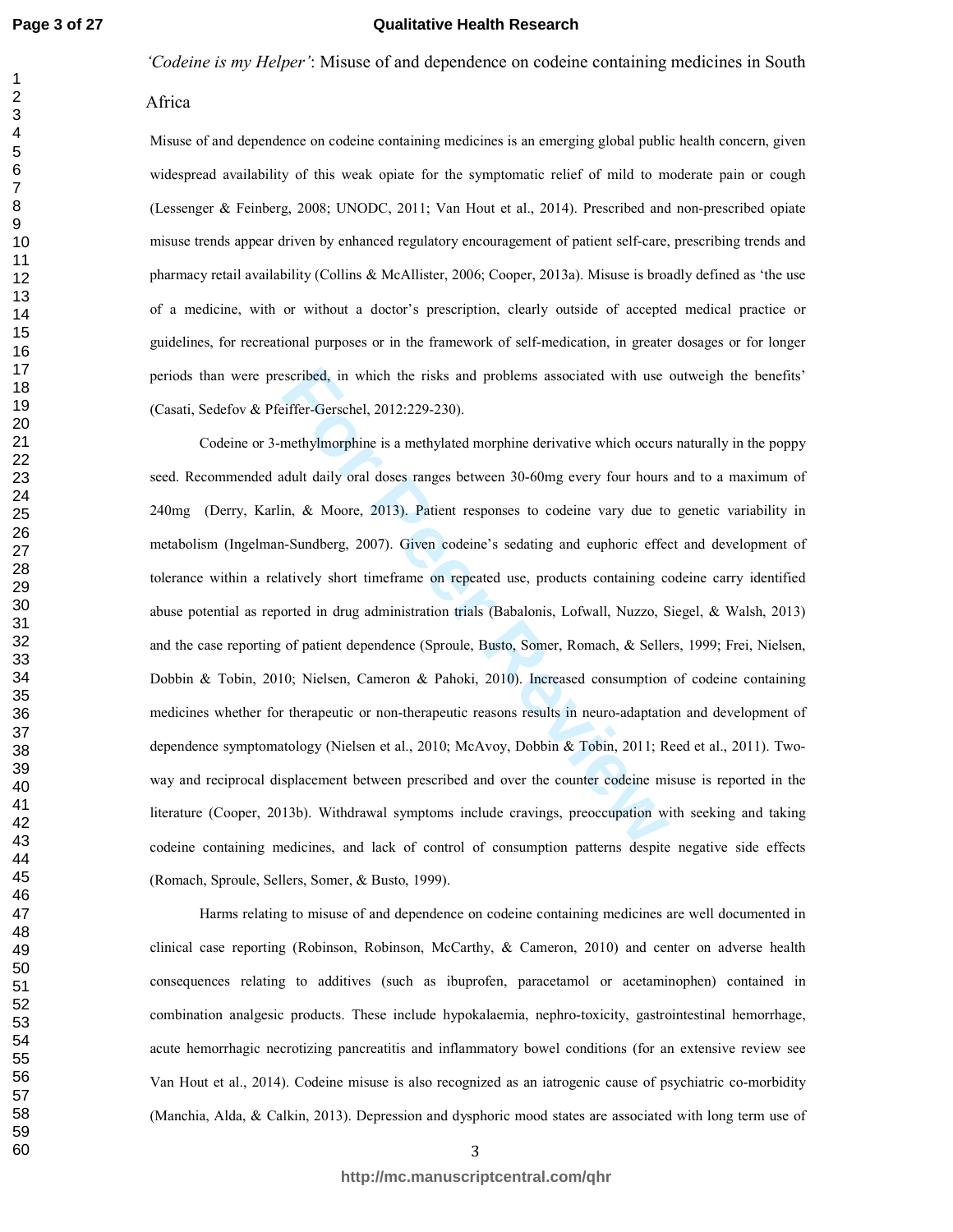Africa

codeine containing medicines (Romach et al., 1999; Frei et al., 2010; Nielsen et al, 2010; McAvoy, Dobbin & Tobin, 2011).

such diverse patterns of codeine misuse and dependence remain proring systems, with estimates based on treatment cases for codei<br>dan, 2002; Skurtviet, Faru, Borchgrevink, Handal, & Fredheim, 2<br>apeyre-Mestre, 2013). Low upt The majority of research on the misuse of and dependence on codeine containing medicines has been conducted in developed countries (United Kingdom (UK), Australia, France and the United States). Scoping reviews have underscored the heterogeneous nature of codeine misusers and those in treatment for dependence relating to age, gender, socio-economic status, presence of co-morbidity and substance disorders, and as distinct from other opiate using populations (Nielsen, Cameron & Lee, 2011; Van Hout et al., 2014; Nielsen et al., 2015). Prevalence of such diverse patterns of codeine misuse and dependence remain problematic in terms of surveillance and monitoring systems, with estimates based on treatment cases for codeine dependence (Pates, McBride, Li, & Ramadan, 2002; Skurtviet, Faru, Borchgrevink, Handal, & Fredheim, 2011; Roussin, Bouyssi, Pouche, Pourcel, & Lapeyre-Mestre, 2013) . Low uptake for treatment is reportedly due to patient lack of recognition of problematic codeine use, and with individuals dependent on codeine generally perceiving themselves to be different from other drug users (Romach et al., 1999; Pates et al., 2002; Nielsen et al., 2010). Barriers to treatment uptake for codeine dependence centre on stigma and poor consideration of needs (Reed et al., 2011).

In South Africa codeine containing medicines are currently available both over-the-counter (OTC) in pharmacies and as prescribed formulations. At the time of writing, the Medicines Control Council and the South African Department of Health are considering introducing regulations to reduce the amount of codeine in a single tablet to 10 mg and further tighten up on the sale of OTC medications containing codeine. Efforts to intervene and regulate the safe supply of codeine containing medicines have additionally centered on the "Codeine Care Project", which uses a 2D barcode printed on the packs of all codeine containing medicines and a secure central database which monitors the national purchase of these medicines with national restrictions of sale set at 4g. This initiative incorporates additional customer informational and self-screening support in the form of a free phone app.

Until recent times, national surveillance of problematic codeine consumption in South Africa was limited. Myers, Siegfried, and Parry (2003) in their study of 9 063 patients from 23 specialist substance abuse treatment centers in Cape Town, South Africa found that 1.25% of treatment admissions were using analgesics as a secondary substance of abuse, of which 40.4% reported the misuse of codeine-containing medication. The South African Community Epidemiology Network on Drug Use (SACENDU) initiated the measurement of codeine misuse in 2014. According to the latest SACENDU data collected (July to December 2014) at

 $\overline{2}$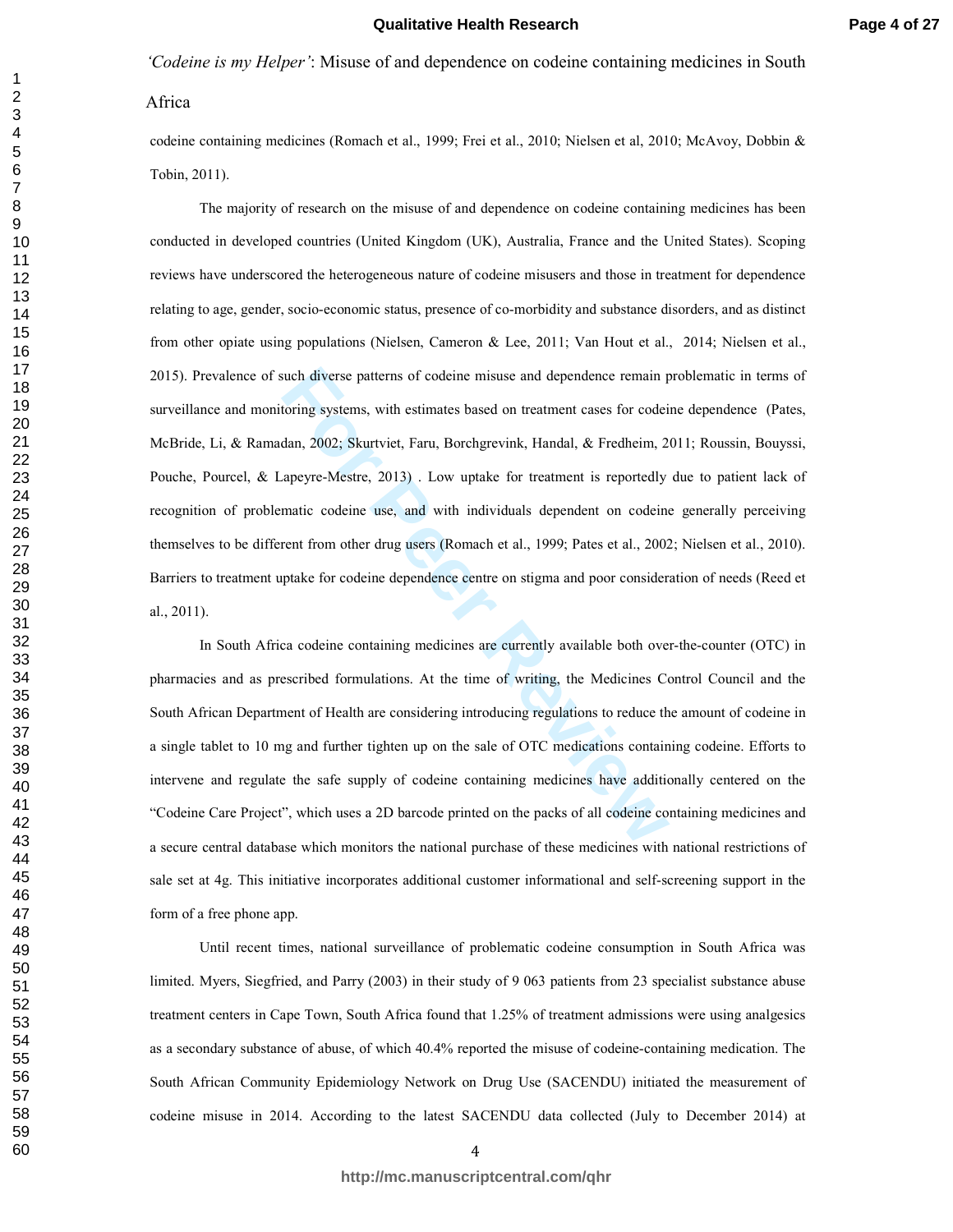*'Codeine is my Helper'*: Misuse of and dependence on codeine containing medicines in South

# Africa

specialist drug treatment centers, (Dada et al., 2015) 263 (of 10197) treatment admissions involved codeine misuse or dependence as a primary or secondary substance of abuse (2.6% of all admissions). Out of 263 codeine misuse admissions, only 78 had codeine as their primary substance of abuse. In contrast to earlier studies reporting majority middle aged female representation (Myers et al., 2003), the majority of patients misusing or dependent on codeine in the SACENDU 2014 reporting period (Dada et al., 2015) were male with age ranging from 11 to 70 years. The highest proportion of patients was aged 20 to 29 (30.8%), followed by 30- 39 years (22.8%); and just over 18% under the age of 20 years. The majority of patients had a high school education or above and under half (45.2%) reported being currently employed. Nearly a third (34.4%) had received prior treatment.

nd under half (45.2%) reported being currently employed. Nearl<br>
At.<br>
Itative investigations around user and patient experiences of<br>
n conducted in the United Kingdom (Cooper, 2011, 2013b), At<br>
011; Nielsen, Cameron, & Paho To date, qualitative investigations around user and patient experiences of codeine misuse and dependency have been conducted in the United Kingdom (Cooper, 2011, 2013b), Australia (Nielsen et al., 2010; Nielsen et al., 2011; Nielsen, Cameron, & Pahoki, 2013), and with drug users interacting in online drug forums (Van Hout, 2015). To date, little qualitative research on the issue of misuse of prescribed and over the counter available codeine medicines has been conducted in the developing world. In this study we aimed to gain an understanding of unique individual and collective experiences of trajectories of codeine misuse and dependence in South Africa.

#### **Method**

#### *Participants*

The study was undertaken as part of a large scale international collaborative research consortium ("CODEMISUSED") on codeine use, misuse and dependence in Ireland, the UK and South Africa. A purposive sampling strategy was used to identify adult individuals in South African treatment centres with experience of codeine misuse and/or dependence. Exclusion criteria centred on the following: participants under 18 years of age; non-S.A residents; individuals reporting codeine use within accepted medical guidelines; individuals suffering from serious mental health problems and individuals with a known history of violence or aggressions.

Recruitment was facilitated by the National Head Office of the South African Council for Alcoholism and Drug Dependence (SANCA) who have over 30 clinics and satellite clinics throughout South Africa. Referrals were requested from addiction treatment providers (gatekeepers) with restrictions to three to six eligible participants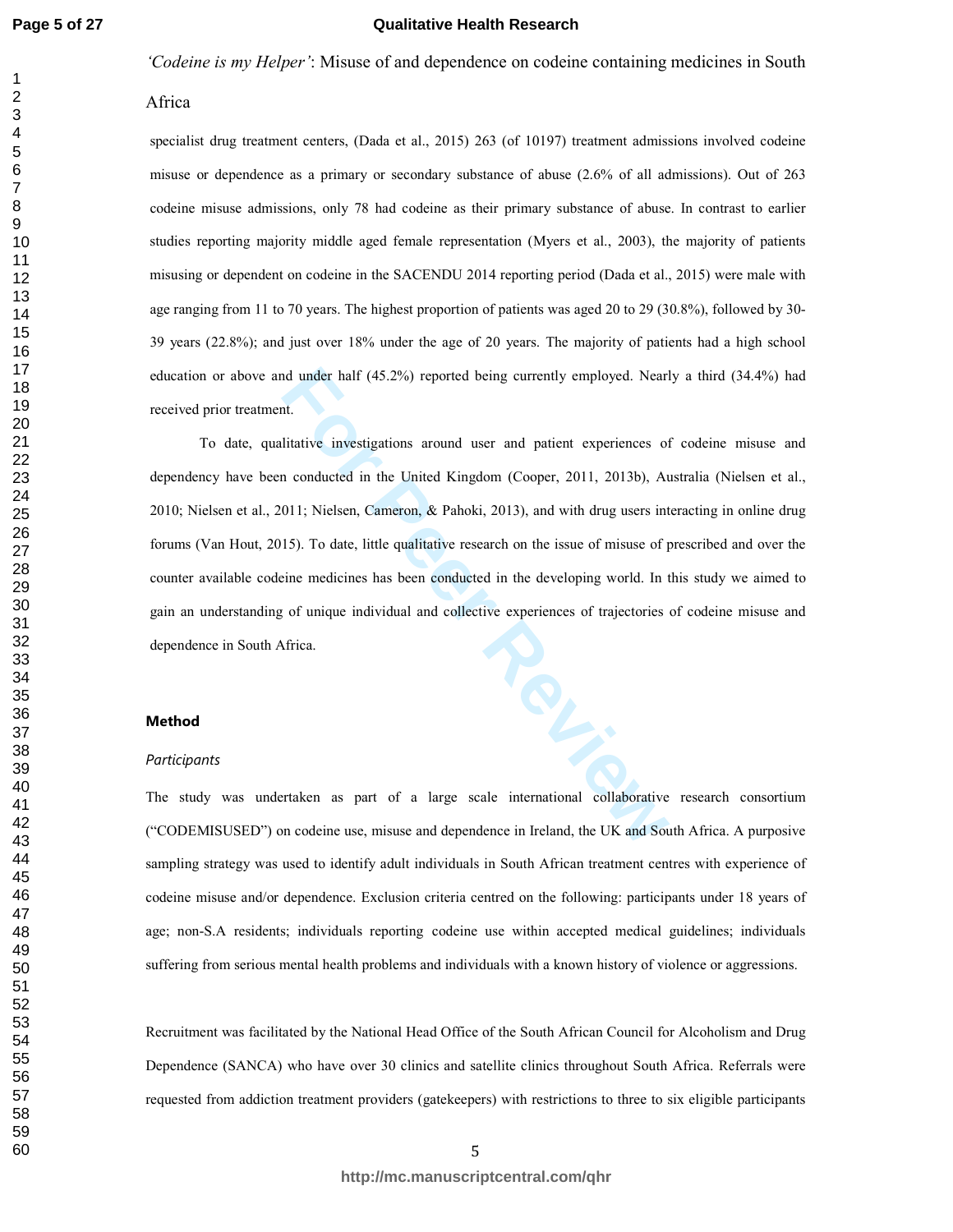#### Africa

per centre, and with balance across Gauteng, Western Cape and Kwa Zulu Natal. Additional recruitment of participants was supported by the 64 treatment centres that participate on the SACENDU surveillance system.

#### *Instruments*

An interview guide was developed based on the scoping review conducted by the CODEMISUSED consortium (Van Hout et al., 2014) and on extensive consultation between international partners. The guide centred on patient profile, use, misuse and dependence experiences, sourcing mechanisms, risk perceptions, awareness of harm, and experiences of treatment. In order to assess dependence, participants completed the Severity of Dependence Screener (SDS) (Gossop et al., 1995) prior to interview. SDS is a 5-item questionnaire with scores of over five indicating dependent use of codeine containing medicines in the past 12 months.

#### *Procedure*

**For Example 18 and Solution** SDS) (Gossop et al., 1995) prior to interview. SDS is a 5-item quelopendent use of codeine containing medicines in the past 12 mont<br>dependent use of codeine containing medicines in the past 12 All interviews (n=25) with the exception of one were conducted face to face with the participants in a private area at the various treatment centres. Interviews were conducted by one researcher, with a note taker. All interviews were conducted in English, audio-taped with permission and lasted between 30 - 90 minutes. Participants were given a R100.00 shopping voucher in acknowledgment of their time.

#### *Ethical Considerations*

Ethical approval was granted by the Ethics Committee of the South African Medical Research Council (Protocol number EC021-11/2014). All researchers signed a Code of conduct, Data use and Confidentiality Agreement. All participants received an information and consent form, which was explained verbally by the investigator prior to interview. Face to face participants provided written consent prior to interview. In the case of the telephone interview, the interviewer and a witness signed the consent form. Assurances of confidentiality and anonymity were provided to all participants, along with permission to withdraw from the study if desired.

Audio recordings were stored on a password protected encrypted hard drive, and destroyed following transcription. Transcribes were coded for anonymity and stored on a password protected encrypted hard drive, following removal of any personal identifiers (Wilkinson & Thelwall, 2011).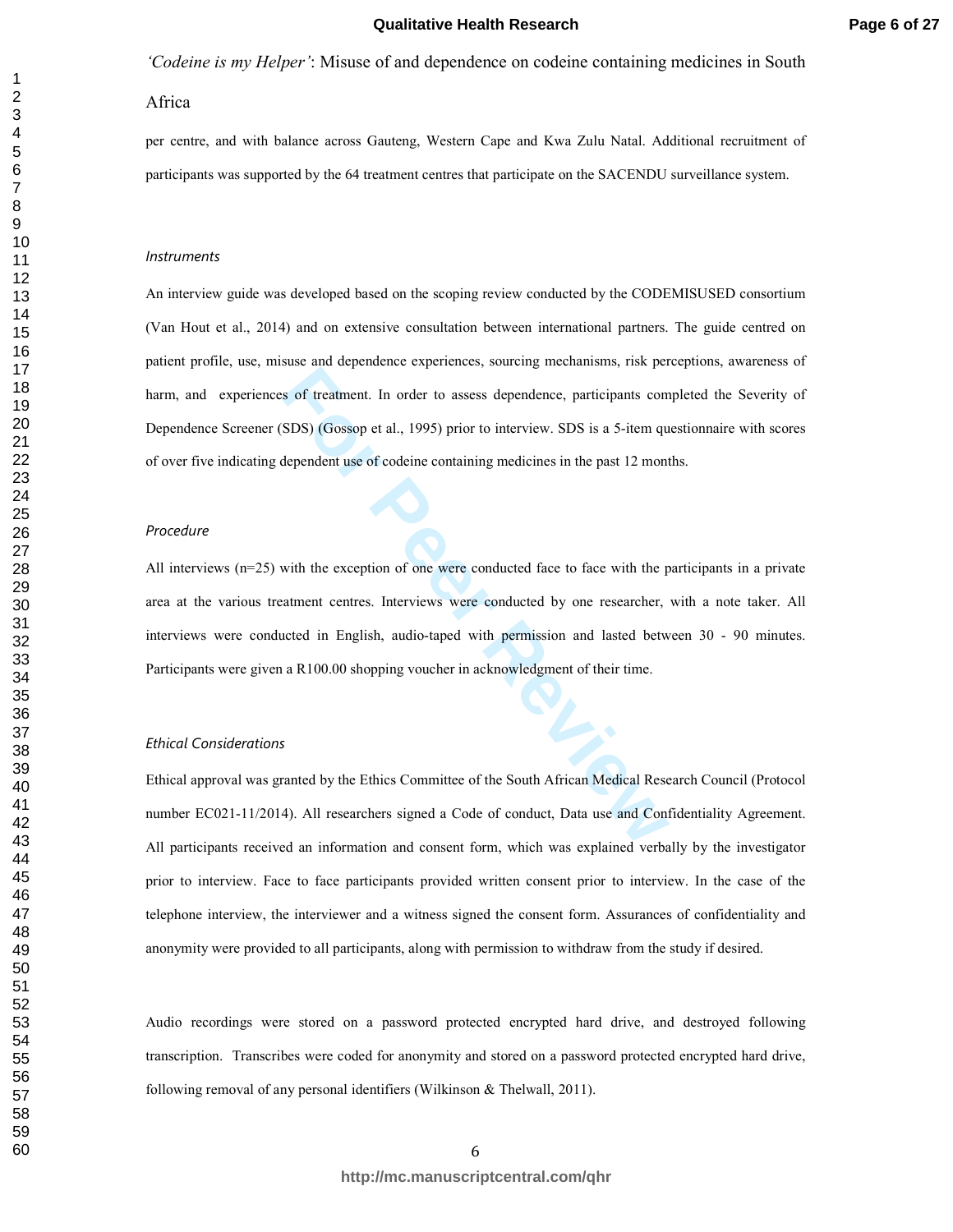*'Codeine is my Helper'*: Misuse of and dependence on codeine containing medicines in South Africa

#### *Data Analysis*

Transcribes were transferred in totality into a Word document with the final data set of 122,395 words. The Empirical Phenomenological Psychological (EPP) five step method (Karlsson, 1993) was utilized to analyse the data. This approach facilitates the interpretation of meaning and incremental understanding of lived phenomena (Husserl, 1970) such as the *'life world'* experience of codeine use, misuse and dependence.

Nine themes with 63 categories emerged from the analysis (Table 1). During the final step in the EPP analysis process, two additional higher levels of abstraction above the theme-level emerged and which centred firstly on the concept of misuse of codeine as coping mechanism to manage and pre-empt the occurrence of physical and psychological pain, in many cases relating to severe trauma and distress (for example, 'Eventually there was not any pain, but I was scared of the pain in my mind' (Male Participant) and 'that would be my helper and I would run to my helper [codeine containing medicines]', (Female Participant), and secondly the concept of the reinforcing nature of social circumstances in underpinning addiction (for example 'I actually abused the codeine to supress my depression and to give that euphoric effect. I felt a lot of isolation, guilt and grief' (Male Participant). All raw data were re-read with these two abstract concepts described by participants in distinct ways.

#### *Insert Table 1 here*

#### **Results**

#### *Participant Profile and Product Preferences*

Sixty percent (n=16) of the sample were male and  $40\%$  (n=10) were female. Participants ranged from 21 to 74 years (mean age 43) with 67% (n=15) aged between 30-49 years. Sixty four percent (n=16) were unemployed although two of these were studying, one was disabled and a further two were retired. Twenty participants admitted to mis-using codeine within the last 12 months and the majority scored 10 or above (52% n= 13) on the SDS. Thirty-two percent reported codeine tablets as their primary drug of use, 20% reported codeine syrup as their primary drug of use and 12% reported consuming both.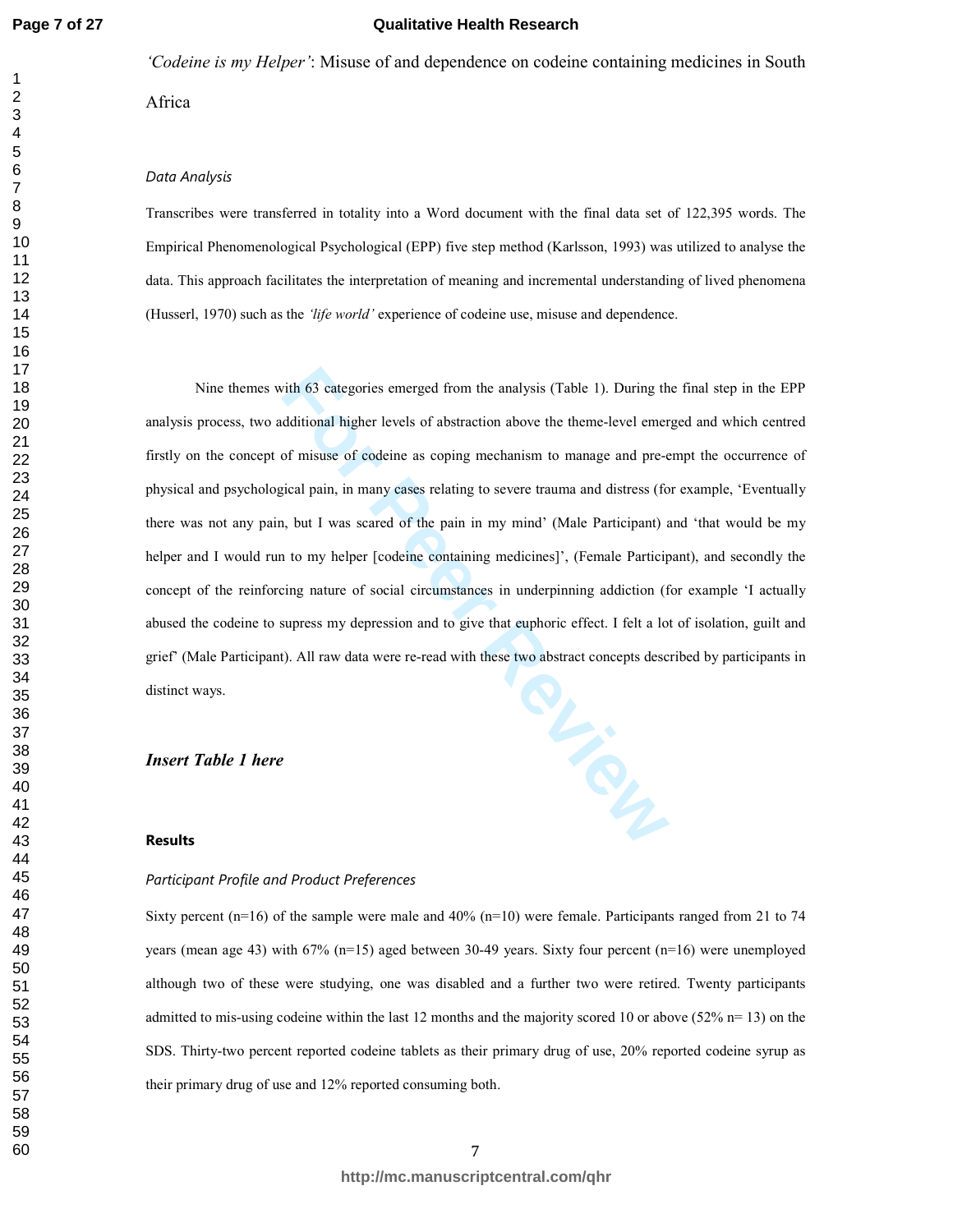# *Insert Table 2 about here*

In terms of tablet formulations containing codeine, Stilpane *®*, Syndol *®*, Myprodol *®* and Adcodol *®* were amongst the most common codeine containing medicines misused (Table 2) while a number of participants also had a history of using illicit drugs such as heroin, cannabis, cocaine and ecstasy. Some used codeine in combination with alcohol with a small number of female participants combining with diet pills.

Thins? [Diet pills]. And that's actually how I started [codeine], experiencing feeling good. (Female Participant).

Some had previous experiences of misusing codeine based cough mixtures either on their own or with codeine containing tablets.

#### *Motives for Codeine Use*

For Periodical Specifical Specifical Specifical Specifical Specifical Specifical Specifics Specifical Specifics Specifical Specifics Specifical Specifics Specifical Specific Two male participants describe how they were soc Bio-psycho-social motives were identified as to why participants initially used or continued to misuse codeine containing medicines. Two male participants describe how they were socially exposed to codeine and the psychosocial reasons as to why they continued to take it:

A friend of mine introduced it to me at a party. So I started taking it, to relax my mood. It is all exhausting, all the stress in my life. (Male Participant).

Many participants reported taking codeine based medications to manage physical pain as a result of chronic conditions such as arthritis, migraine and severe headaches or to relieve pain (acute or chronic) following surgical interventions. One woman's description typifies this trajectory of codeine use leading to misuse:

I had a hysterectomy almost two years ago [and] that is when I started to use codeine, and also I got it through my sister. I had a problem with insomnia and then headaches because you are not sleeping. (Female Participant).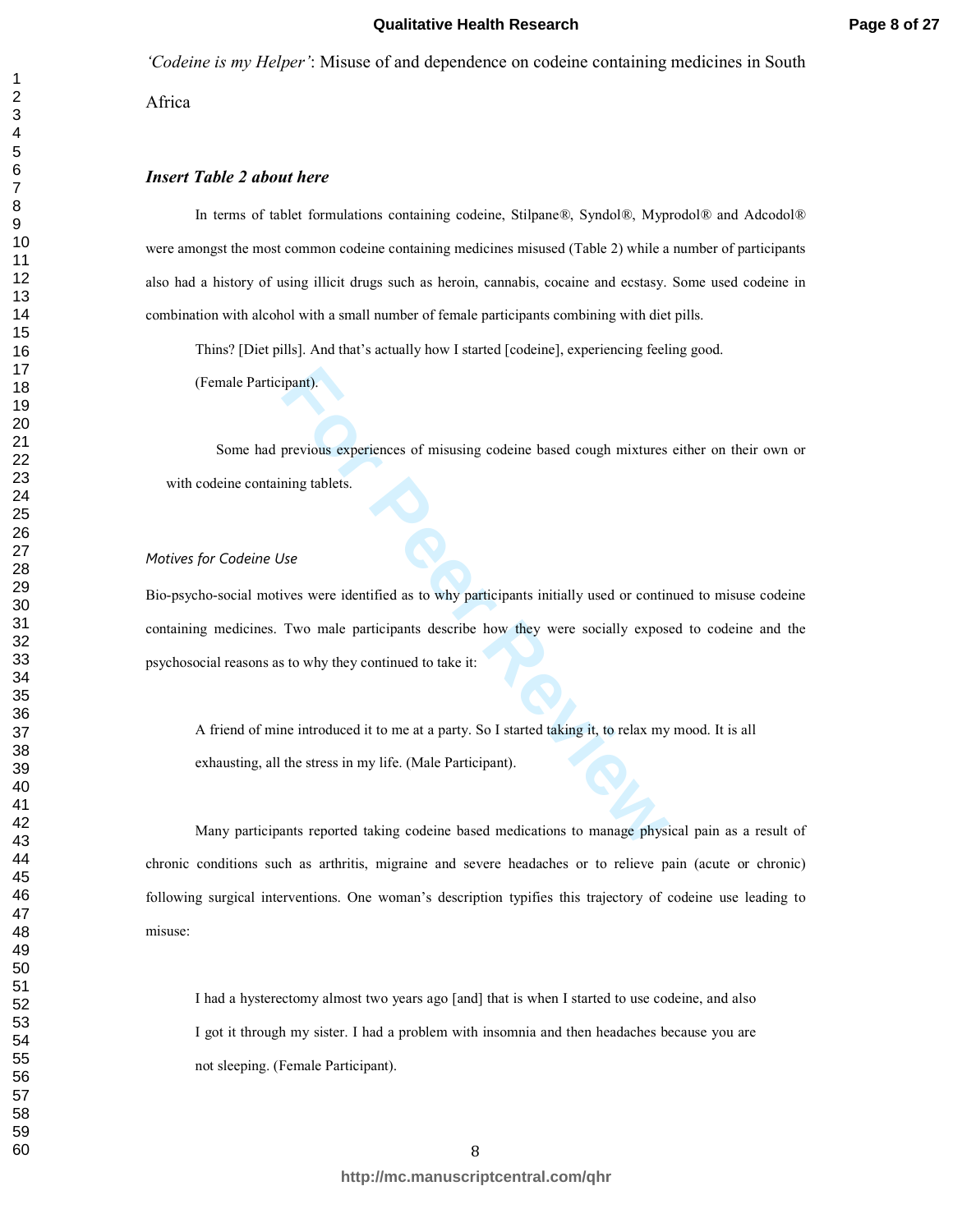*'Codeine is my Helper'*: Misuse of and dependence on codeine containing medicines in South

Africa

Many experienced various psychological issues in their lives, for example, depression, anxiety and stress related conditions and used codeine to deny or suppress their symptoms.

I actually started using codeine as I was very depressed. I used it to lift up my moods, all the grief. (Male Participant).

deline use, misuse and dependence. Alternatively, poor social sup<br>d relationship disharmony, childhood experiences of a nega<br>vself-esteem were reported as contributing stressful life factors th<br>and dependence. Consequences Social issues were viewed as both contributing to and a consequence of codeine use and misuse. Some reported that emotional and tangible support from family and friends sustained them through difficult times associated with their codeine use, misuse and dependence. Alternatively, poor social support, for example, lone parenting, marital and relationship disharmony, childhood experiences of a negative divorce process, unemployment and low self-esteem were reported as contributing stressful life factors that led to and sustained their codeine misuse and dependence. Consequences of misuse were loss of social support networks, for example, family, friends and work. A male participant summarises how codeine misuse and dependence led him to become:

More and more isolated from life. I didn't care. I robbed myself through my own actions of human connectivity. I love my wife, I've always loved her, but I loved the drugs more at that point. Codeine was a real gateway, numbing yourself to the [social] world. (Male Participant).

#### *Transitioning from Codeine Use to Misuse and Dependence*

Initially, for many participants their use of codeine containing medicines was appropriate and used for legitimate reasons, prescribed or over the counter, to manage discrete episodes of pain. They were largely unaware of codeine's addictive potential and the harms related to additives in Adcodol *®* or Myprodol *®*. Some were totally unaware of their actual addiction to codeine despite increase in their use; desire to continue to misuse and not being able to stop. Awareness of habit forming use and related tolerance was a gradual and subtle process with often a sudden realisation that they were consuming more than normal, sometimes recreationally, with their *'bodies'* experiencing withdrawal and requiring more codeine containing medicines. Others commented on how:

You can get very quickly addicted. (Female Participant).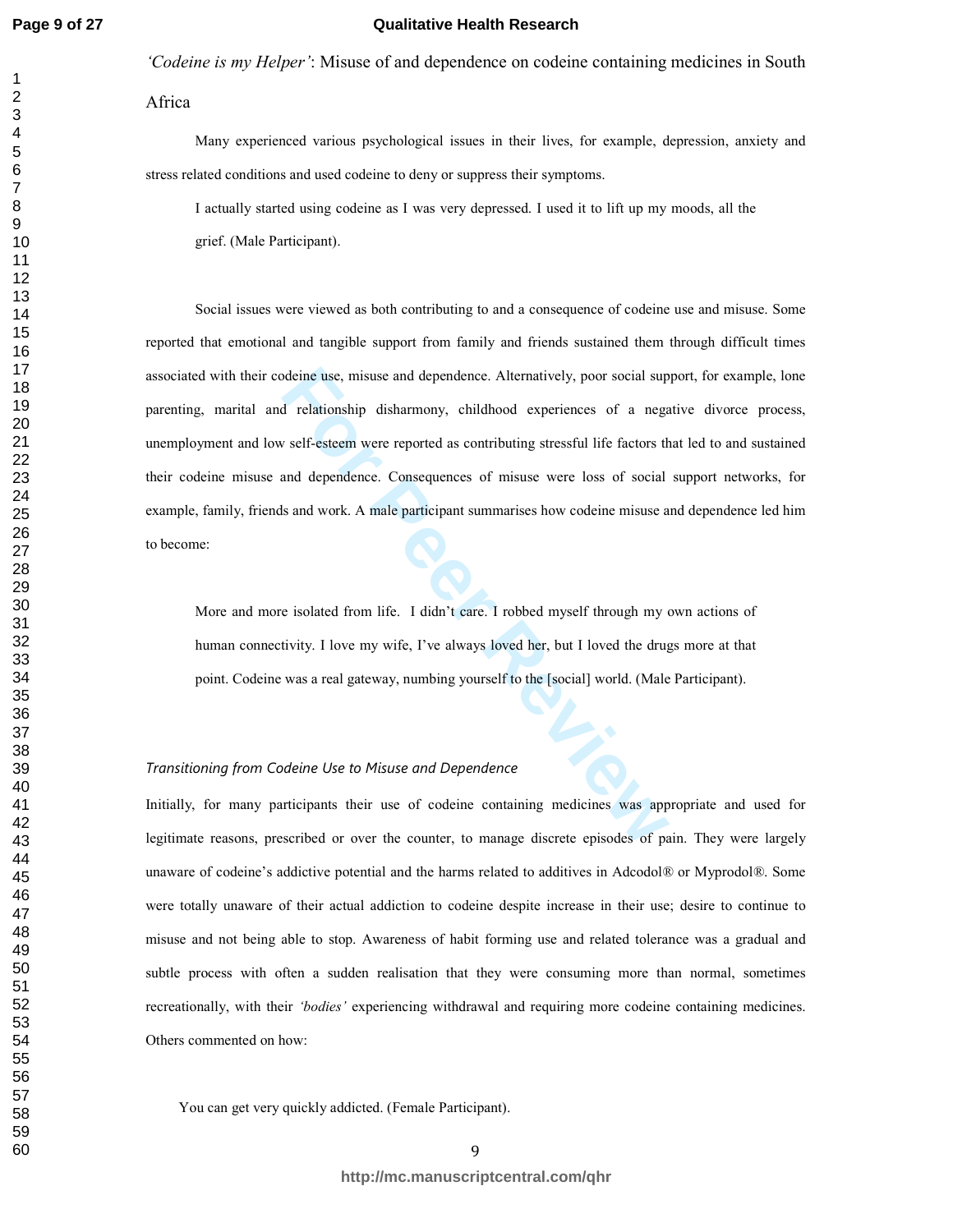Furthermore, one female health care worker describes how this pattern of use would '*escalate'* especially as a result of on-going life events negatively impacting upon her to a position where:

Things… go wrong …and I would run to my 'helper' [codeine containing medicine] and I would abuse whatever I took [beyond] the prescribed dose. (Female Participant).

Daily use progressed within several weeks and many described how various stressors in their lives rapidly escalated their use of codeine containing medicines. Their daily use helped participants cope and tolerance grew quickly due to the medicines relaxing effects and pain management qualities. An increase in daily use,

It creeps up on you particularly if you've got an addictive personality. (Male Participant).

Others observed the pre-empting of physical pain and stated:

use of codeine containing medicines. Their daily use helped<br>due to the medicines relaxing effects and pain management qu<br>pu particularly if you've got an addictive personality. (Male Particip<br>e-empting of physical pain and It escalated from a prescribed dose that said take two to three times a day or two to eight hourly, I would just take six or eight at one time. It would be nothing to take two packs of Stilpane®. In the beginning it wasn't a problem, but as things started to go wrong, that would be my helper and I would run to my helper [codeine containing medicines] (Female Participant).

Use of codeine containing medicines was characterised by intense craving and the need to consume in order to function throughout the day. One participant observed that if the cravings could:

just disappear, it would make it easier [to manage use]. (Male Participant).

#### *Process of Pharmacy Purchasing*

Many participants were of the view that over the counter codeine containing medicines were not drug[s] per se due to their free availability to purchase without any real regulations or protocols guiding their sale. Only a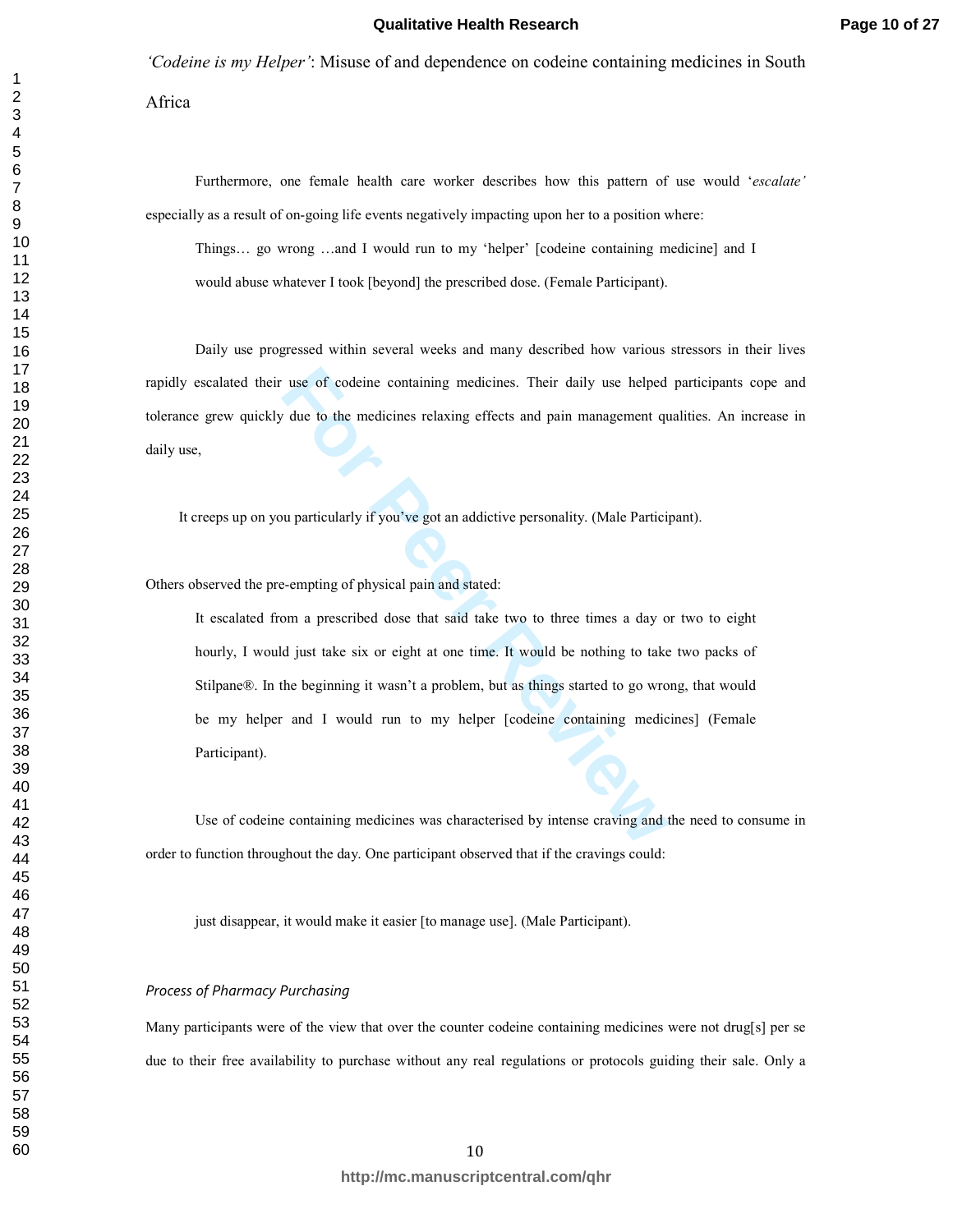*'Codeine is my Helper'*: Misuse of and dependence on codeine containing medicines in South

# Africa

minority (two) reported reading the product information leaflet and both were health professionals and aware of the addictive potential and related harms.

Pharmacies were the primary source for purchasing codeine containing medicines. Most participants purchased over the counter with a few using scripts from their doctors. All described accessing multiple pharmacies in different locations and at various times in order to avoid suspicion. One male participant summarised a typical purchasing regime for many codeine misusers:

I used to just walk in every week and ask for a hundred Adcodol® tablets. I used to use certain pharmacies in the area where I knew I could, like with the Stilpane® you obviously needed a script, I knew which pharmacies to go to without a script and I'd get it. (Male Participant).

Participants described how it became a feature of their purchasing regime to identify the pharmacies within an area and to use intentionally each to build up their supply of codeine. Another male participant provides the following account:

walk in every week and ask for a hundred Adcodol® tablets. I used<br>the area where I knew I could, like with the Stilpane® you obvide<br>which pharmacies to go to without a script and I'd get it. (Male Pat<br>scribed how it became [When] I walk into a mall, I immediately pick up on the amount of pharmacies that are in the mall and it became a very engrained thing for me [to do]. If I drive around I can see there's a pharmacy, there's a pharmacy, there's a pharmacy, so I would go around [pharmacy shopping] one day a week. (Male Participant).

The male participant then proceeds to describe how he would purchase with relative ease and little or no questioning by pharmacy staff:

Just drive around inside there picking up cough syrup bottles from large pharmacies, different pharmacies and the thing is they don't really have a system to track it between pharmacies, [and] just give it out very, very, easily. (Male Participant).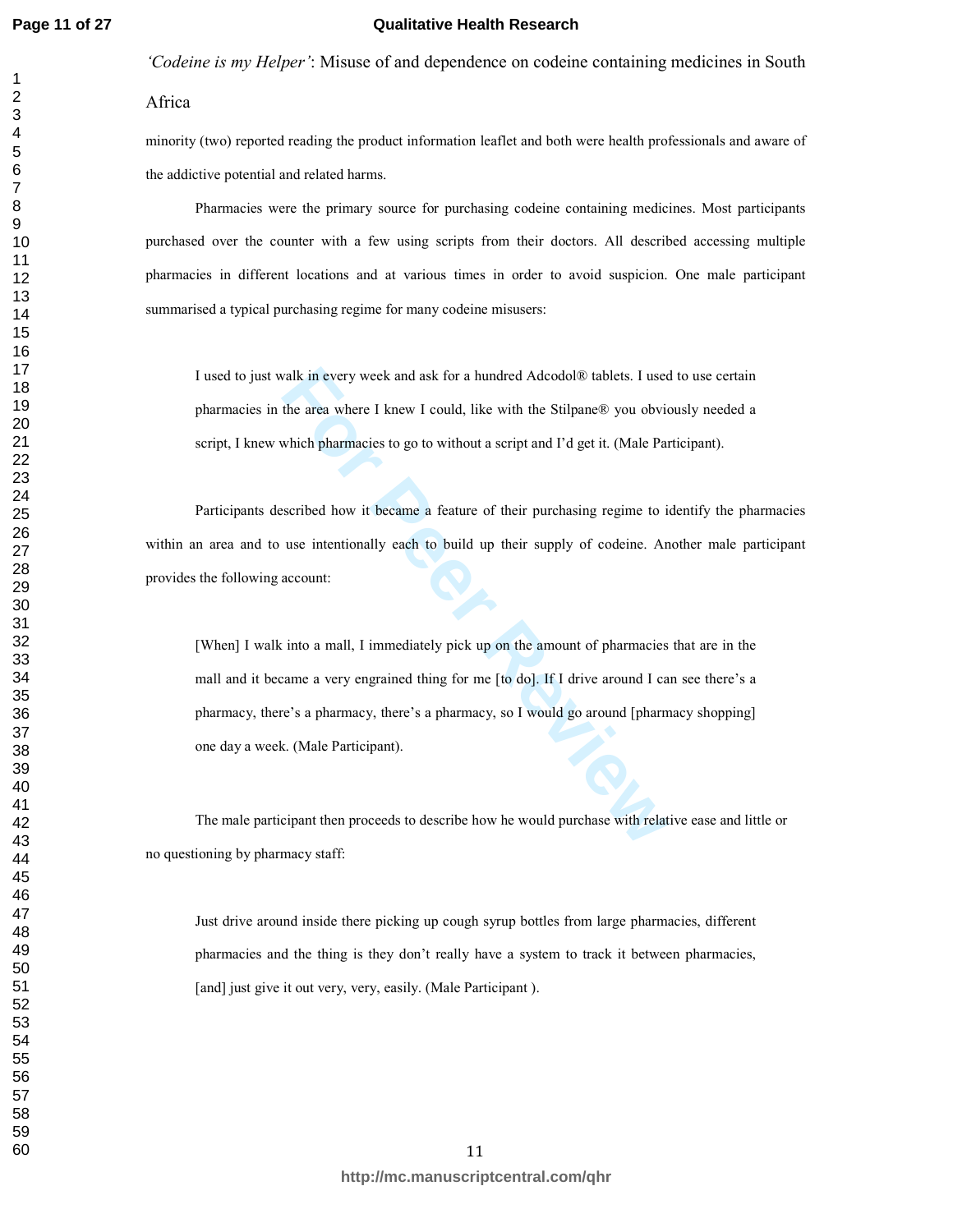Africa

However, he had to exercise caution as certain pharmacy chains had computer monitoring systems that were linked and this appeared to act as a deterrent. He describes how one major pharmacy chain questioned his recent purchasing history:

XXXX [pharmacy chain] did notice at one time and asked me; 'What happened? You bought from us like a week ago. It's a 200ml bottle, it's supposed to last like 2 months, not a week', and so I just said 'my bottle fell and broke' and she gave me another one but said next time I'm going to need a prescription. (Male Participant).

Being prepared to answer queries in a deceitful manner was a regular occurrence. Participants were manipulative when negotiating a script from their doctor or when purchasing codeine containing medicines. One male participant described this process and his awareness of how best to extract codeine from combination formulations (cold water filtration).

a prescription. (Male Participant).<br> **However queries in a deceitful manner was a regular occurre**<br>
otiating a script from their doctor or when purchasing codeine con<br>
bled this process and his awareness of how best to ext I'd go and find another doctor, lie to them. It just became [part of] myself, a habitual liar, deceiving people, exaggerating. Exaggerating symptoms and manipulating the conversation. I always had an answer. I was pre-prepared before I went in. My response to a good result would be 'thanks very much' and walk out [of] the pharmacy wash it out [cold water extraction] and drink it. Some of the pharmacies are very responsible, [and] they ask you questions but the end result is always the same [you get your codeine]. (Male Participant).

Some suggested that they are so many pharmacists in the cities and some are 'corrupt… and this presents major problems' (Male Participant) for South Africa and their regulation and monitoring of over the counter sales of codeine. It was felt that some 'pharmacies will just give you prescription drugs with no script.' (Female Participant).

#### *Diverse Alternative Sourcing Routes*

Alternative methods for sourcing codeine containing medicines centred on internet purchasing and diversion via prescriber, street and family routes. Travel to other jurisdictions with less stringent regulations around pharmacy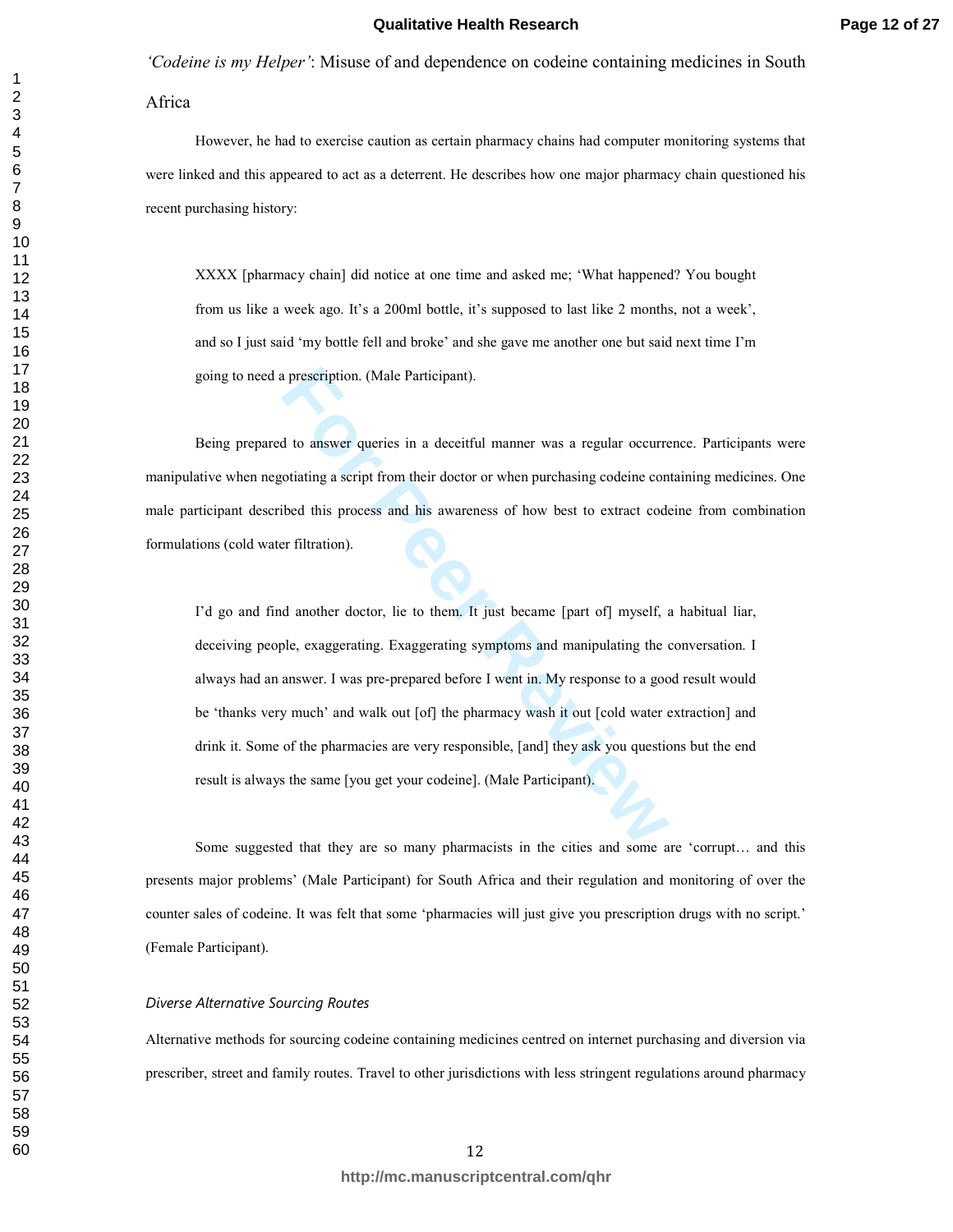*'Codeine is my Helper'*: Misuse of and dependence on codeine containing medicines in South

# Africa

supply was reported, for example, to the Netherlands, UK and Ireland. Online access was an option for some and was favoured due to its accessibility with little or no questioning with regards to purchase transactions.

I looked on the internet. I found that there are different kinds of opioids and that codeine was

easily accessible. No one questioned me when I went to buy it. (Male Participant).

Two participants described how their overseas travels created ideal opportunities for them to purchase over the counter codeine containing medicines. Others described purchasing on the 'black market' (Male Participant). Consulting several doctors was favoured by some especially when they were away from their home territory. They would report exaggerated 'pain symptoms' (Female Participant) to the doctors so as to yield scripts. Additionally, one health care worker described how her professional role and workplace facilitated her access to:

All prescribed painkillers and I used to be able to get hold of them quite easily. I was working in places where I could get it. (Female Participant).

#### *The Codeine Effect*

If several doctors was favoured by some especially when they were<br>report exaggerated 'pain symptoms' (Female Participant) to the<br>ne health care worker described how her professional role and w<br>painkillers and I used to be Initial use of codeine containing medicines centred on physical pain. This use for the management of pain was accompanied by recognition of codeine's pleasurable effects and it giving a 'buzz' (Male Participant), as well as its relief of some negative emotional symptoms related to stress, anxiety or depression. There is an 'ultimate feeling of euphoria, relaxation and fulfil[ment] otherwise known as [the] 'honeymoon phase… a sense of feeling good' (Female Participant).

You're taking it to stop pain and then you start realising it's taking the pain away but it's also making me feel good. (Female Participant).

Consumption of codeine containing medicines was a coping mechanism for many. One male participant described how he initially used cocaine but when he started misusing codeine his pain (physical and psychological) was subjectively better managed: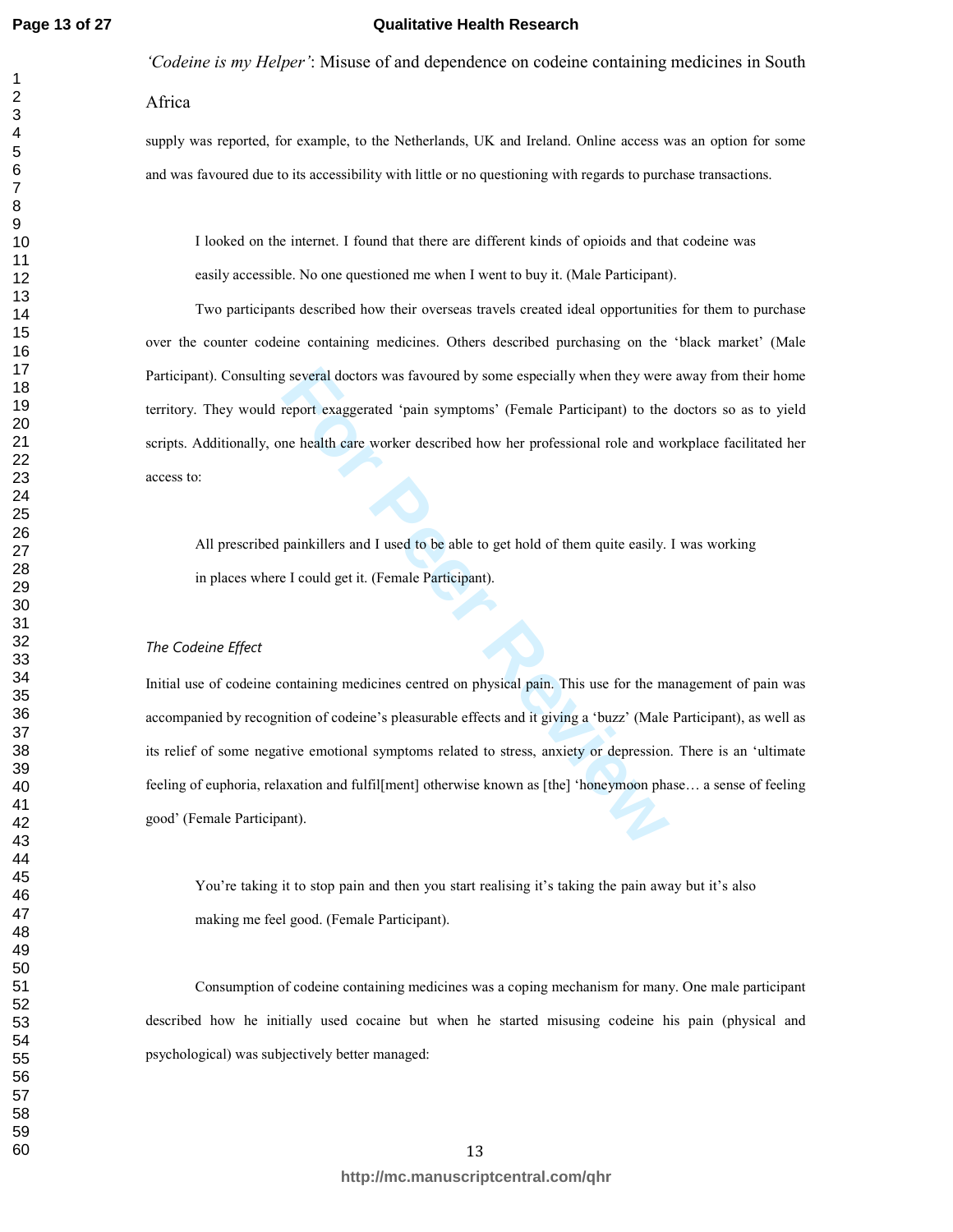Africa

Eventually there was not any pain, but I was scared of the pain in my mind. The cocaine was an uplift. It makes you feel stronger, awake, alert. But the moment I found the codeine, it would bring me down, calm me down, [I] don't have to be present. All the things in the world that is horrible are just gone, all the physical pain would go away. (Male Participant).

reported taking codeine with alcohol and marijuana. The 'highere was sustained longer when taken with marijuana, whilst c laxed [feeling] and... took... the edge off [you emotionall] to drank copious amounts of codeine bas Another male participant stated how he used to feel depressed and that 'the world is against you' and how 'codeine would make you feel better and [he would] go, go back [to how he normally felt]' (Male Participant). Others reported taking codeine with alcohol and marijuana. The 'high' (Male Participant) associated with codeine was sustained longer when taken with marijuana, whilst combined with alcohol produced a 'more relaxed [feeling] and… took… the edge off [you emotionally] (Male Participant). Furthermore, some who drank copious amounts of codeine based cough syrup as well as misusing codeine tablets experienced gross disturbances of perception leading to various types of visual and auditory 'hallucinations' (Male Participant) coupled with suspicious or paranoid thought processes.

Common side effects reported were gastrointestinal related, for example, dry mouth, loss of appetite and weight, vomiting, nausea, stomach cramps and constipation. Other common adverse side effects included headaches, dizziness, excessive perspiration, 'goosebumps', tachycardia and palpitations. Some participants were aware of the long term effects that codeine misuse could lead to, for example, liver and kidney damage caused by additives in combination products containing paracetamol (acetaminophen), and depression and anxiety relating to codeine itself.

#### *Withdrawal Experiences*

Experiences of unpleasant withdrawal symptoms such as pain (physical and psychological), fear, crying, selfpity, irritability, anxiety, aggression, disturbed sleep patterns, perspiration, 'the turkey skin and shivering' (Male Participant) and 'shocks down my body' (Male Participant) were described. Such experiences often contributed to their continued use of codeine products. One woman describes her initial reason for use and her trajectory for sustained misuse as a consequence of withdrawal experiences: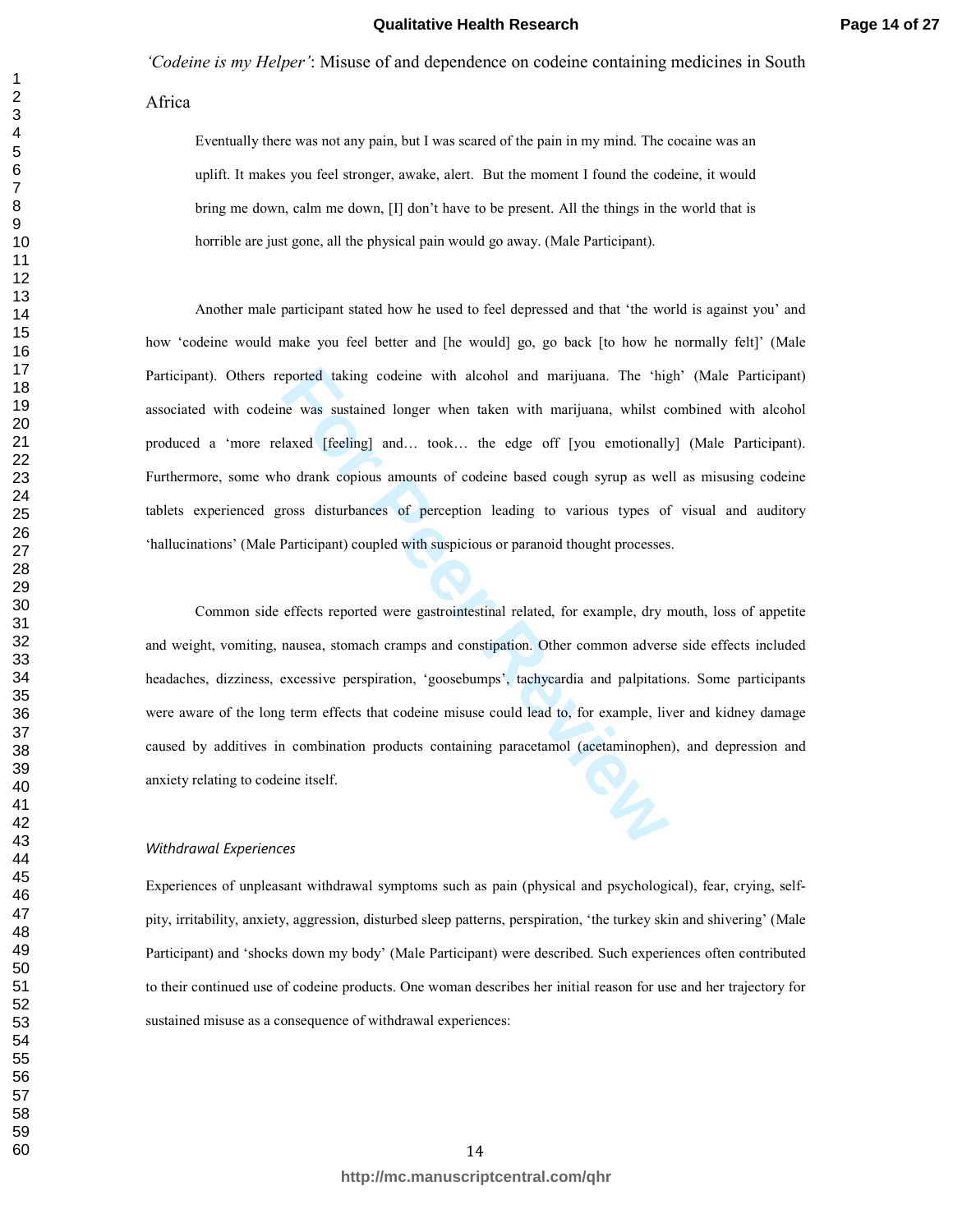$\mathbf{1}$ 

#### **Qualitative Health Research**

*'Codeine is my Helper'*: Misuse of and dependence on codeine containing medicines in South

# Africa

It starts off with real pain. And then it [codeine] helps that pain because now you're feeling good. You start noticing that every time taking it, I'm feeling good. Then you start taking it to feel good. But then another headache comes and you're taking more. It's a vicious cycle. Before you know it you're withdrawing and you will walk into a chemist and buy it. (Female Participant).

Two women describe their experiences in trying to stop taking codeine:

S terrible its wrong but you can't stop yourself. It's like you say to you skip one day but the next day as soon as that chemists open<br>
For Peer Reviewal in the next day as soon as that chemists open<br>
For Peer Reviewal in It's horrific; it's terrible its wrong but you can't stop yourself. It's like you say today is the last day and maybe you skip one day but the next day as soon as that chemists opens you're there. You can't stop; it's a non-stop train and I'm so scared. (Female Participant).

Some report resorting to other illicit drugs or engaging a hobby as a means for managing the cravings for codeine. As one young man states:

I only smoked weed [cannabis] every now and then. It helps to calm me and helps with the relief of craving for codeine. That's not going to help me going from one drug to the next. I just try and do a hobby. I'm still battling. (Male Participant).

While most participants described strong cravings and withdrawal effects, another young male reported how he successfully managed to reduce his misuse of codeine:

Every time I tried to stop on my own I'd just taper down and just use fewer and fewer and fewer. There were still a little bit of withdrawal symptoms but it wasn't as bad as what it could have been if I just like stopped immediately. (Male Participant).

#### *Help-seeking and Treatment Experiences*

Help-seeking and treatment for dependency involved detoxification, rehabilitation and counselling interventions. Many described their experiences of attending 'rehab centres' and the importance of dealing with underlying issues that impacted upon their addictions. Acceptance of being an addict and the impact this had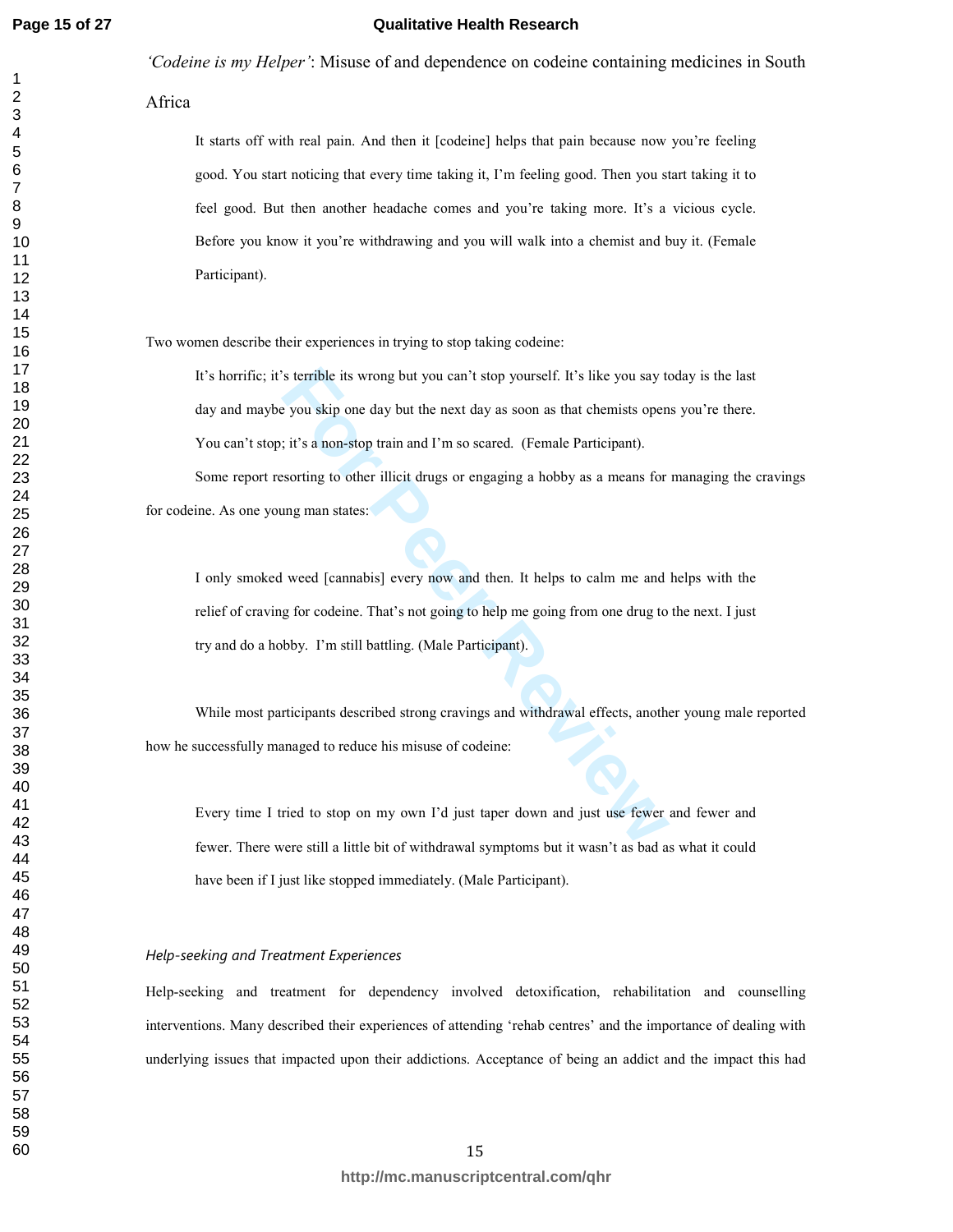# Africa

both psychologically and socially (family and work) motivated many to seek help. As one male participant describes:

I just drowned in drugs [codeine and other drugs] and all this stuff is coming up again. I have relapsed so many times because I have never dealt with it. (Male Participant)

Some had preference for psychological interventions, for instance seeing a psychologist to help them cope with their depression, anxiety or stressful situations. One young man felt that his 'on-going use of [codeine] cough syrup to numb [his] depression' was exhausting and negatively impacting upon his life; whilst others reported Suboxone® as being a very effective substitute in helping them 'not to crave for the codeine' (Male Participant). Some participants commented that an integrated pharmacy led detoxification treatment approach could complement existing treatment services or perhaps offer an alternative to mainstream drug treatment clinics.

#### *Strategies for Prevention*

to numb [his] depression' was exhausting and negatively impactione<br>
The as being a very effective substitute in helping them 'not to<br>
me participants commented that an integrated pharmacy led do<br>
ement existing treatment s While over the counter codeine containing medicines are regarded by many as effective medicines, a number of strategies were highlighted to promote more responsible use and minimise the risk of misuse and dependence. Areas highlighted were legislative changes and the up scheduling of codeine products; greater awareness and education of consumers by professionals that prescribe and dispense the medicines; enhanced implementation of strategies already in place, for example, the 'Codeine Care' project; greater enforcement of regulations governing the sales of codeine products and marketing strategies by manufacturers that clearly highlight to consumers that 'codeine is highly addictive' (Female Participant). The provision of information leaflets alone was regarded as ineffective as most people tend not to read them. A female participant makes an analogy that:

[unlike] the cigarette companies…We don't have any warnings. Just that small little paper [leaflet]. Who reads that; doctors tell us [but we] don't really read it. Put the warning [on the box] that it's addictive. (Female Participant).

#### **Discussion**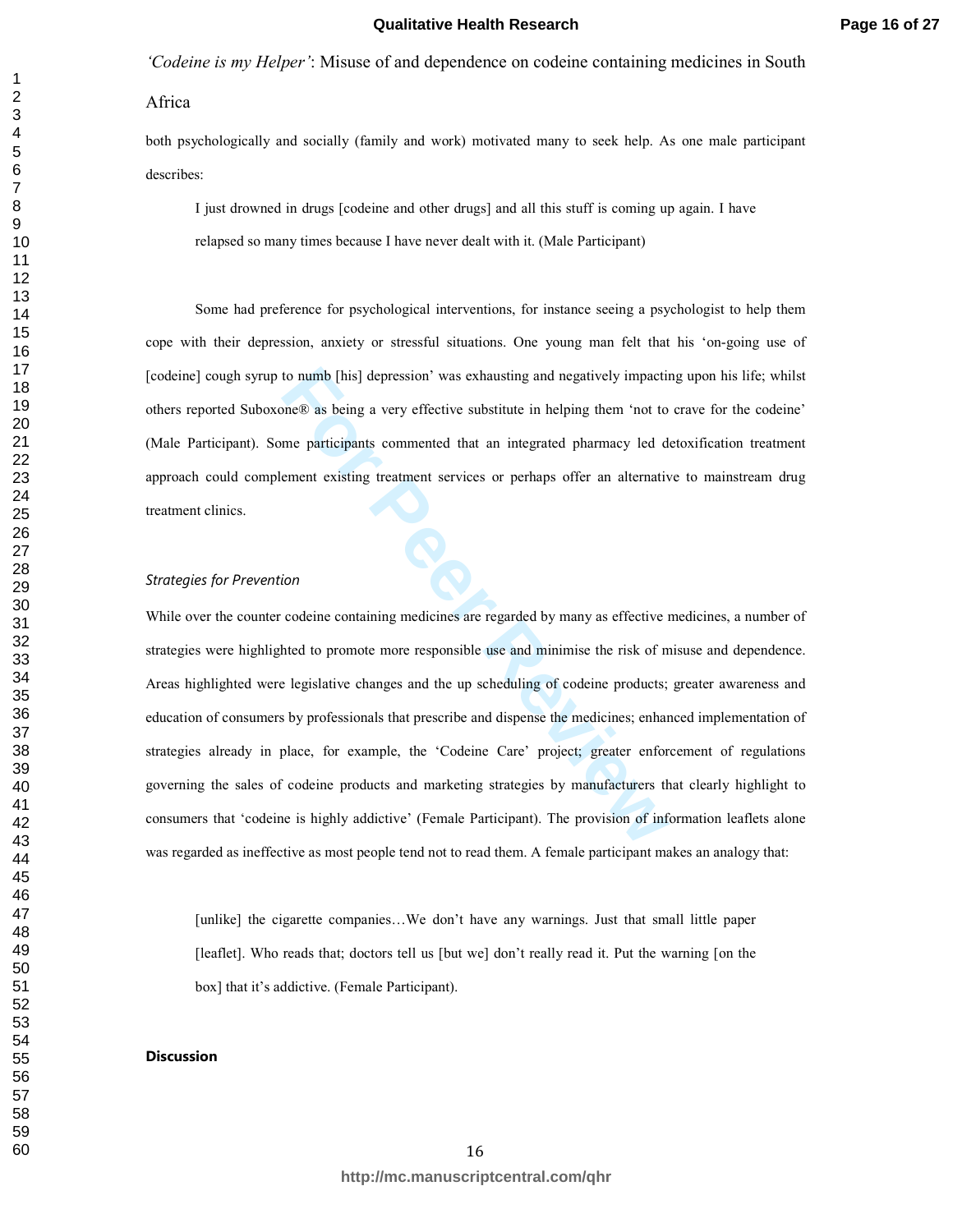$\mathbf{1}$  $\overline{2}$ 

#### **Qualitative Health Research**

*'Codeine is my Helper'*: Misuse of and dependence on codeine containing medicines in South

# Africa

In this study we illustrated unique qualitative and contextual insights into codeine misuse and dependence in South Africa, and is the first study of its kind investigating this form of opioid pharmaceutical misuse and dependence within a developing country. The study builds on growing interest into codeine misuse and dependence pathways and trajectories as distinct from other forms of opiate dependence in the UK (Cooper, 2011), and Australia (Nielsen et al., 2010). We recognise limitations of the study given the relatively small sample size, presence of history of prior drug taking histories and the effects of poly substance use behaviours. However 'trustworthiness' of the data gathered (Lincoln & Guba, 1985) in illustrating the codeine misuse and dependence phenomenon is enhanced by the verification of extensive similarities across the lived experiences and social contexts of these South African participants relating to codeine misuse as coping aid for physical pain and psychological pain, and dependence trajectories affected by social circumstance and isolation. Horizontal and vertical consistency was visible in the interpretation of the data, and supported by partial phenomenological psychological reduction (Karlsson, 1993).

on is enhanced by the verification of extensive similarities across<br>hese South African participants relating to codeine misuse as copin<br>a, and dependence trajectories affected by social circumstance an<br>y was visible in the Estimation and surveillance of misuse of codeine containing products is hampered by widespread and easy availability and the heterogeneous and hidden nature of misuse (Van Hout et al., 2014). Accessing of multiple pharmacies in a variety of locations and at different times, and to lesser extent, prescribers appeared common (Hamer, Spark, Wood, & Roberts, 2013). Efforts to secure multiple purchases appeared grounded in accessing many pharmacies, with little or no intervention from staff, existence of so called corrupt pharmacies, and free availability exempt from protocols or regulations guiding safe supply of non-prescription codeinecontaining medicines. Integrated pharmacy chain monitoring systems represented a deterrent. Diversion, '*drug tourism'* and web sourcing offered alternative mechanisms to avoid detection. Similar to SACENDU data (Dada et al., 2015), Stilpane®, Syndol®, Myprodol® and Adcodol *®* were commonly misused. Of interest is that in South Africa, misuse and dependence on codeine cough syrup (CCS) (Benylin®) was reported, in contrast with user preferences for codeine containing tablets elsewhere (Cooper, 2013b; Van Hout, 2015). Misuse and dependence on CCS is reported in the US southern states (Elwood, 1999; Peters et al., 2003; Peters et al., 2007; Agnich, Stogner, Miller, & Marcum, 2013) Poly pharming to potentiate the effect with illicit drugs, alcohol, and diet pills was reported.

Similar to studies in Australia, France and the UK (Nielsen et al., 2010; Nielsen et al., 2011; Nielsen et al., 2013; Roussin et al., 2013; Cooper, 2013b) and SACENDU data in 2014 (Dada et al., 2015), daily use of codeine containing medicines for more than six months was common, and progressed within weeks of commencing use. Side effects of use were typically opioid related (constipating, stomach cramps, nausea,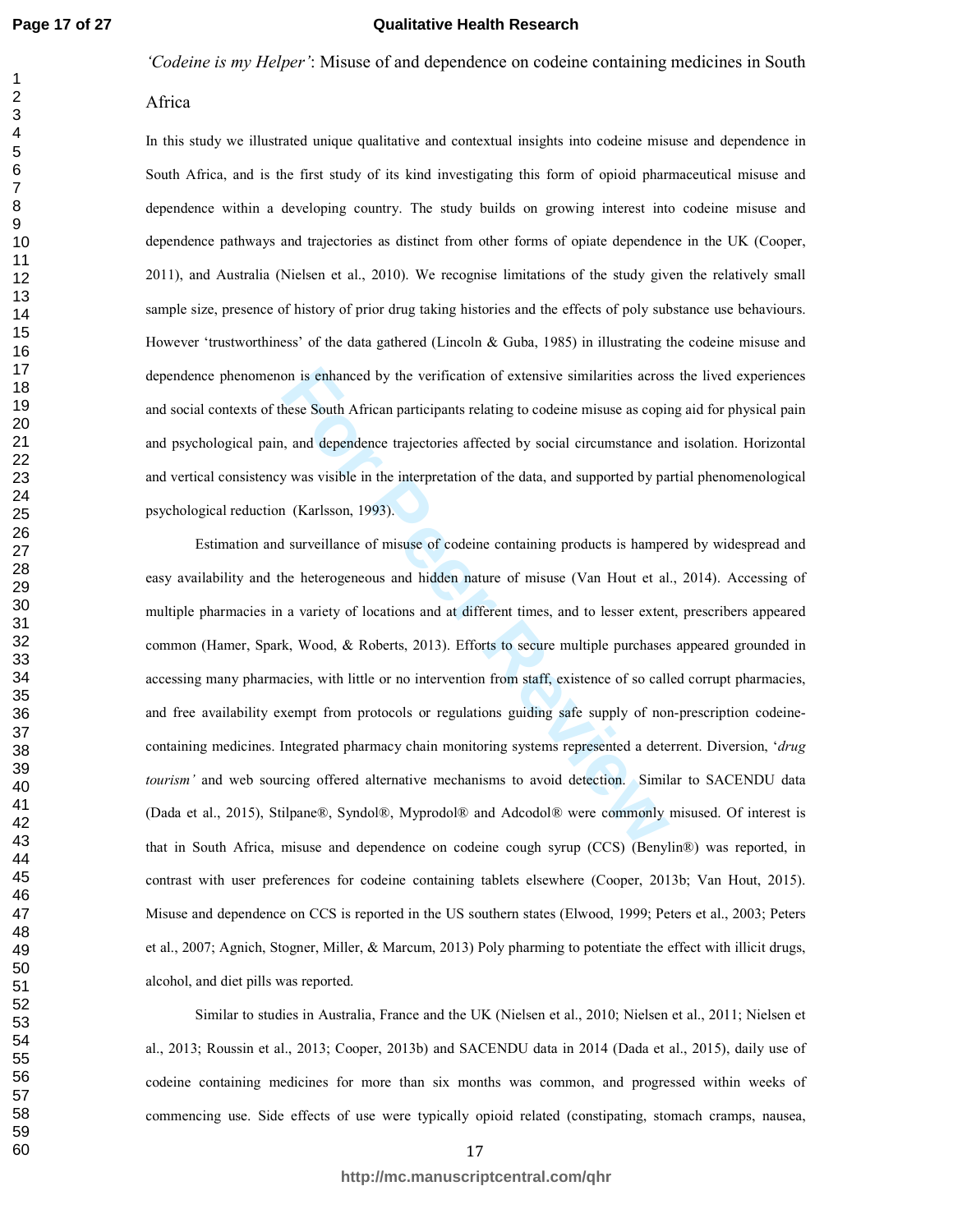# Africa

mpting of the occurrence of physical pain related to chronic cond<br>eadaches or to relieve pain post-surgical interventions, alleviation<br>ety and social isolation; and for the numbing of trauma tied to life<br>lication for thera emesis, headache). Awareness of both the medicines abuse and addiction potential, and harms related to additive (paracetamol or acetaminophen, ibuprofen) content in combination products was generally low. Also of note was whilst the recognition of the pleasurable effect was central, individuals' lack of awareness of therapeutic and non-therapeutic forms of tolerance, escalation in frequency and dosage used, cravings and withdrawal symptoms mediated pathways toward dependence. Patient difficulties in self-identification of problems associated with their codeine use were common (Pates et al., 2002; Nielsen et al., 2010), and appeared grounded in the context of self-regulation vulnerabilities (Khantzian. 1997; Markou, Kosten & Koob, 1998; Nielsen et al., 2010) such as the pre-empting of the occurrence of physical pain related to chronic conditions such as arthritis, migraine and severe headaches or to relieve pain post-surgical interventions, alleviation of emotional distress, self-medication of anxiety and social isolation; and for the numbing of trauma tied to life events. This so called *'blurring'* of self-medication for therapeutic and legitimate reasons (pain) and misuse pathways toward iatrogenic dependence is described elsewhere (Sproule et al., 1999; Fishbain, Cole, Lewis, Rosomoff, & Rosomoff, 2008; Nielsen et al., 2011; Roussin et al., 2013) and in this study appeared fuelled by the presence of underlying psychiatric co-morbidity (depression, anxiety disorders), and the causal relationship with negative social and environmental circumstances of the codeine addict, and social consequences of addiction. Selfdetoxification attempts as a result for the most part appeared unsuccessful. Treatment given these unique characteristics required psycho-social intervention, and opiate substitution modalities for optimal outcomes.

#### **Conclusion**

In this study a unique illustration of the codeine use, misuse and dependence phenomena in South Africa emerged. Whilst the South African 'Codeine Care' initiative represents an important and unique effort to counter misuse and inadvertent and intentional forms of dependence on codeine containing medicines, there remains a public health and medicines regulatory imperative in South Africa to consider up-scheduling, promotion of non-opioid analgesics, enhance patient awareness of abuse risk and dependence, and the related harms from excessive or long term use of combination products, ensure national pharmacy and medical surveillance and monitoring of misuse of medicines, and develop appropriate treatment protocols both within existing treatment services and as adjunct community based detoxification in pharmacies. Optimal treatment outcomes will require tapering of medication with long term and top–up cognitive behavioural based supports (Darker, Sweeney, Barry, Farrell, & Donnelly-Swift, 2015) given the interplay between the presence of physical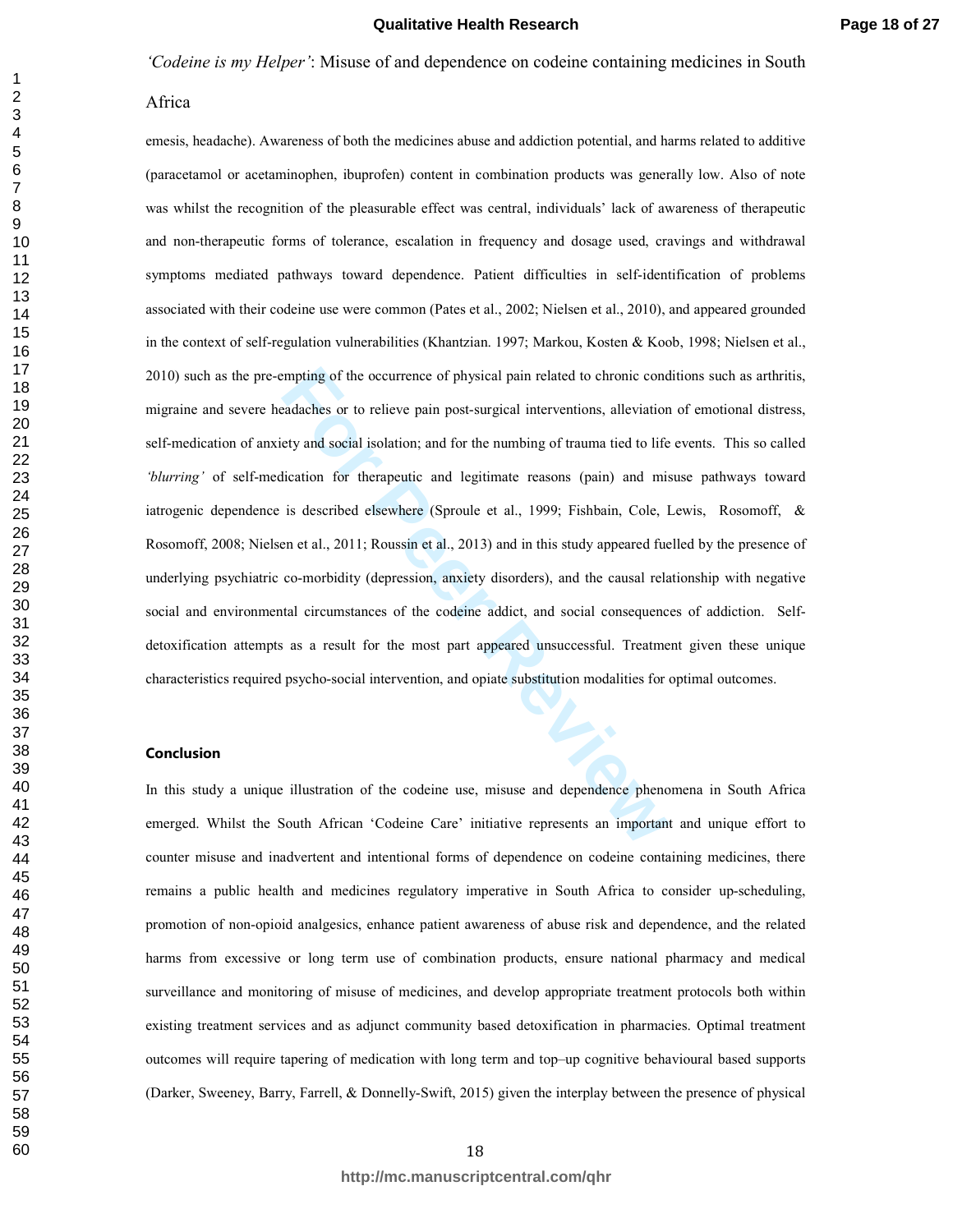*'Codeine is my Helper'*: Misuse of and dependence on codeine containing medicines in South

# Africa

or emotional pain, maladaptive coping mechanisms, destruction of social connectivity for addicts, stigma and particular needs of this distinct treatment cohort (Fishbain et al., 2008; Otto et al., 2009; Zahradnik et al., 2009; McAvoy, Dobbin & Tobin, 2011; Reed et al., 2011).

#### **Financial Support**

The research leading to these results has received funding from the European Community's Seventh Framework Programme *FP7/2007-2013* under *grant agreement* no 611736.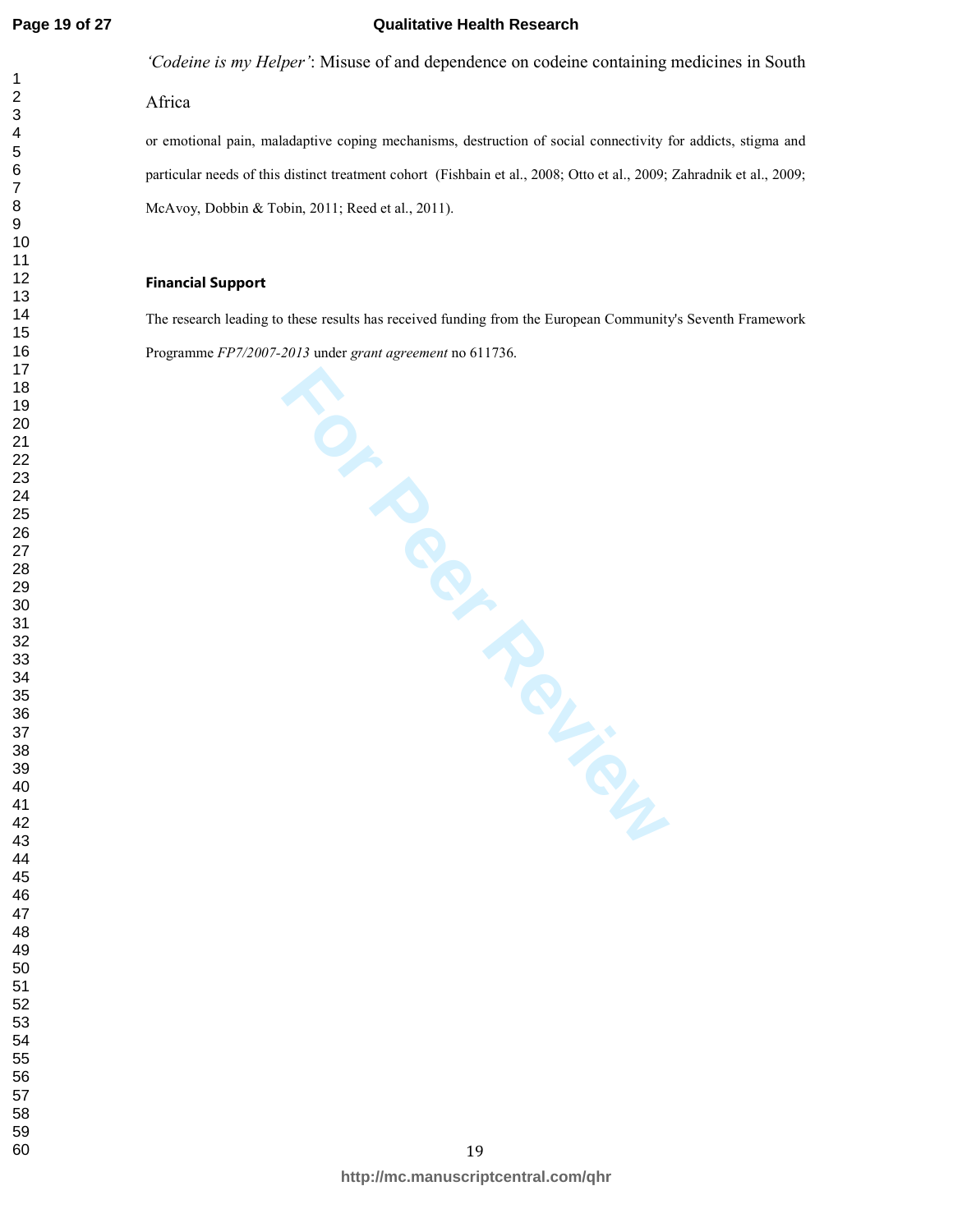*'Codeine is my Helper'*: Misuse of and dependence on codeine containing medicines in South

#### Africa

#### **References**

- Agnich, L. E., Stogner, J. M., Miller, B. L., & Marcum, C. D. (2013). Purple drank prevalence and characteristics of misusers of codeine cough syrup mixtures. *Addictive Behaviors, 38*, 2445–2449. http://dx.doi.org/10/1016/j.addbeh.2013.03.020
- Babalonis, S., Lofwall, M. R., Nuzzo, P. A., Siegel, A. J., & Walsh, S. L. (2013). Abuse Liability and Reinforcing Efficacy of Oral Tramadol in Humans. *Drug and Alcohol Dependence, 129* (1-2), 116- 124. doi: 10.1016/j.drugalcdep.2012.09.018
- Casati, A., Sedefov, R., & Pfeiffer-Gerschel, T. (2012). Misuse of medicines in the European Union: a systematic review of the literature. *European Addiction Research, 18*, 228-245. doi: 10.1159/000337028
- Collins, G. B., & McAllister, M. S. (2006). Combating abuse and diversion of prescription opiate medications. *Psychiatric Annals, 36*, 410-416.
- Cooper. (2011). Respectable Addiction a Qualitative Study of Over the Counter Medicine Abuse in the UK. London. School of Health and Related Research (ScHARR).
- Cooper, R. J. (2013a). Over-the-counter medicine abuse a review of the literature. *Journal of Substance Use, 18*(2), 82-107. doi: 10.3109/14659891.2011.615002
- Cooper. (2013b). 'I can't be an addict. I am.' Over-the-counter medicine abuse: a qualitative study. *British Medical Journal Open, 3*: e002913 . doi: 10.1136/bmjopen-2013-002913
- mais, 30, 4-104-10.<br> **Ealisherial Addiction a Qualitative Study of Over the Counter Medicin<br>
of Health and Related Research (ScHARR).**<br>
Over-the-counter medicine abuse a review of the literature. *Journ*<br>
doi: 10.3109/ Dada, S., Harker Burnhams, N., Parry, C. D. H., Bhana, A. T., F., Fourie, D., Kitshoff, D.,... Weimann, R. (2015). Monitoring alcohol, tobacco and other drug abuse trends in South Africa: July 1996 – December 2014 (Phase 37). *SACENDU Brief* (Vol. 18(1), pp. 1-20). Cape Town: Medical Research Council.
- Dada, S., Harker, N., Burnhams, N., Erasmus, J., Parry, C., Bhana, A., . Fourie, R. (2015). Monitoring alcohol, tobacco and other drug abuse trends in South Africa: July– December 2014 (Phase 37). *SACENDU Update, page 1-2.* Cape Town: South African Medical Research Council.
- Darker, C. D., Sweeney, B. P, Barry, J. M., Farrell, M. F., & Donnelly-Swift, E. (2015). Psychosocial interventions for benzodiazepine harmful use, abuse or dependence. Cochrane Database of Systematic Reviews 2015, Issue 5. Art. No.: CD009652. DOI: 10.1002/14651858.CD009652.pub2. *Cochrane Database of Systematic Reviews* (5)
- Derry, S., Karlin, S. M., & Moore, R. A. (2013). Single dose oral ibuprofen plus codeine for acute postoperative pain in adults. Cochrane Database Syst Rev, 3, CD010107. doi: 10.1002/14651858.CD010107.pub2.
- Elwood, W. N. (1999). Leaning on syrup: The misuse of opioid cough syrup in Houston. Austin, Texas: Texas Commission on Alcohol and Drug Abuse.
- Fishbain, D. A., Cole, B., Lewis, J., Rosomoff, H. L., & Rosomoff, R. S. (2008). What percentage of chronic non malignant pain patients exposed to chronic opioid analgesic therapy develop abuse/addiction and/or aberrant drug-related behaviors? A structured evidence-based review. Pain Medicine 9(4), 444- 459.
	- doi: 10.1111/j.1526-4637.2007.00370.x.
- Frei, M. Y., Nielsen, S., Dobbin, M. D. H, & Tobin, C. L. (2010). Serious morbidity associated with misuse of over-the-counter codeine-ibuprofen analgesics: a series of 27 cases. Medical Journal of Australia, 193(5), 294-296.
- Gossop, M., Darke, S., Griffiths, P., Hando, J., Powis, B., Hall, W., Strang, J. (1995). The Severity of Dependence Scale (SDS): psychometric properties of the SDS in English and Australian samples of heroin, cocaine and amphetamine users. *Addiction*, 90(5), 607-614.
- Hamer, A. M., Spark, M. J., Wood, P. J., & Roberts, E. (2013). The upscheduling of combination analgesics containing codeine: the impact on the practice of pharmacists. *Research in Social and Administrative Pharmacy,* 10(4), 669-678.
	- doi: 10.1016/j.sapharm.2013.08.004.
- Husserl, E. (1970). Logical Investigation. New York: Humanities Press.
- Ingelman-Sundberg, M., Sim, S.C., Gomez A., Rodriguez-Antona, C. (2007). Influence of cytochrome P450 polymorphisms on drug therapies: pharmacogenetic, pharmacoepigenetic and clinical aspects. *Pharmacology and Therapeutics*, 116, 496-526. doi:10.1016/j.pharmthera.2007.09.004

123456789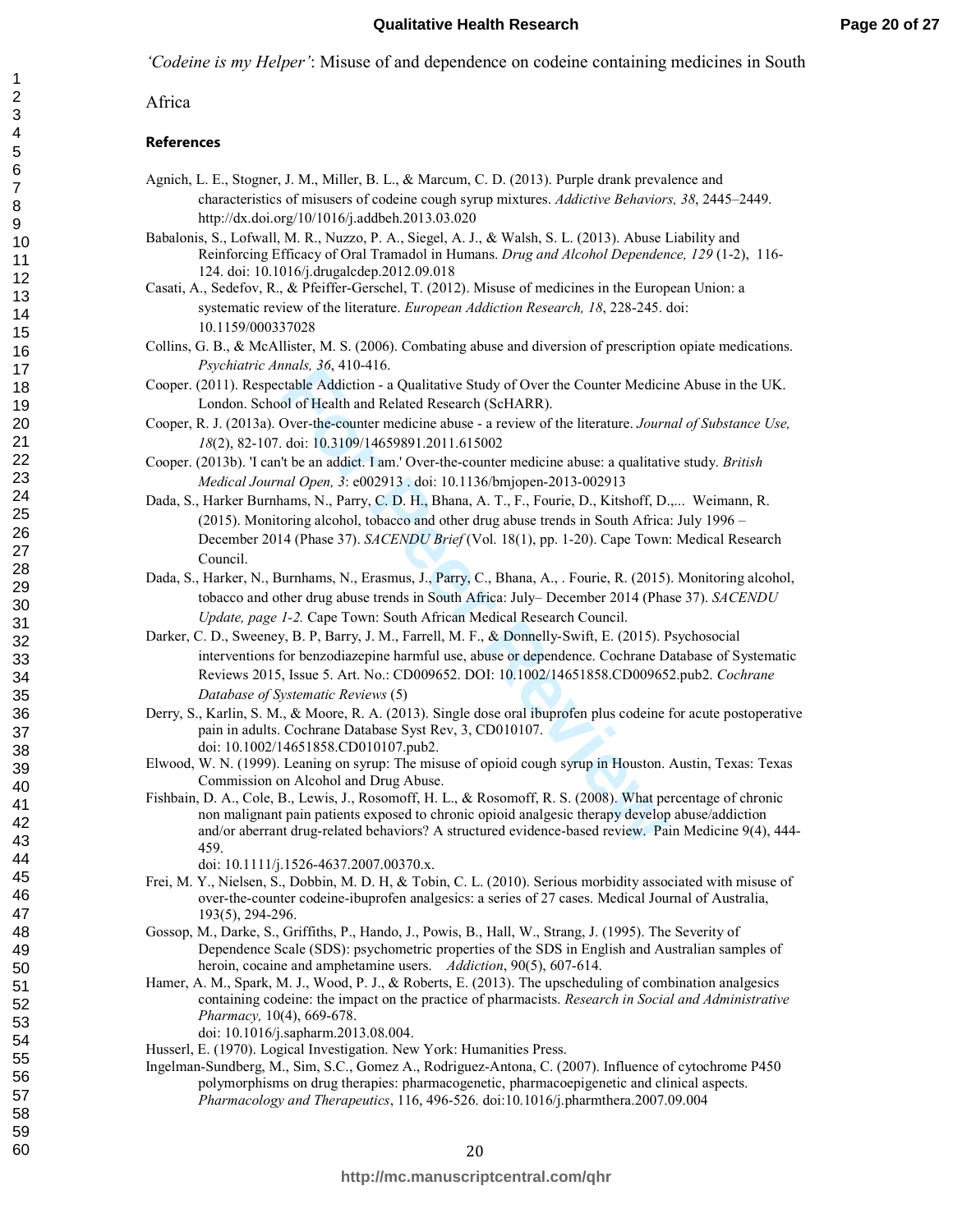*'Codeine is my Helper'*: Misuse of and dependence on codeine containing medicines in South

#### $\mathbf{1}$ 123456789  $\overline{2}$ 3 4 5 6 7 8 9 10 11 12 13 14 15 16 17 18 19 20 21 22 23 24 25 26 27 28 29 30 31 32 33 34 35 36 37 38 39 40 41 42 43 44 45 46 47 48 49 50 51 52 53 54 55 56 57 58

59 60 Africa

- Karlsson, G. (Ed.). (1993). *Psychological qualitative research from a phenomenological per-spective.* Stockholm, Sweden: Almqvist & Wiksell International.
- Khantzian, E. J. (1997). The self-medication hypothesis of substance use disorders: a reconsideration and recent applications. *Harvard Review of Psychiatry,* 4(5), 231-244.
- Lessenger, J. E., & Feinberg, S. D. (2008). Abuse of prescription and over-the-counter medications. *Journal of American Board of Family Medicine*, 21(1), 45-54. doi: 10.3122/jabfm.2008.01.070071
- Lincoln, Y. S., & Guba, E. G. (1985). *Naturalistic inquiry* (Vol. 75). California: Sage.
- Manchia, M., Alda, M., & Calkin, C. V. (2013). "Repeated erythromycin/codeine-induced pychotic mania". *Clinical Neuropharmacology,* 36(5),177-8.

doi: 10.1097/WNF.0b013e3182a5cb76

- Markou, A., Kosten, T. R., & Koob, G. F. (1998). Neurobiological similarities in depression and drug dependence: a self-medication hypothesis. *Neuropsychopharmacology,* 18(3):135-74.
- McAvoy, B. R., Dobbin, M. D. H., & Tobin, C. L. (2011). Over-the-counter (OTC) ibuprofen/codeine analgesics: misuse and harm: characteristics of cases in Australia and New Zealand. *New Zealand Medical Journal, 1*24(1346):29-33.
- Myers, B., Siegfried, N., & Parry, C. D. H. (2003). Over-the-counter and prescription medicine misuse in Cape Town -findings from specialist treatment centres. *South African Medical Journal*, 93(5), 367-370.
- Nielsen, S., Cameron, & Pahoki, S. (2010). Over-the-counter codeine dependence. Melbourne, Australia: The Turning Point Alcohol and Drugs Centre.
- Nielsen, S., Cameron, J., & Lee, N. (2011). Characteristics of a nontreatment-seeking sample of over-thecounter codeine users: implications for intervention and prevention. *Journal of Opioid Management*, 7(5), 363-370.
- Nielsen, S., Cameron, J., & Pahoki, S. (2013). Opportunities and challenges: Over-the-counter codeine supply from the codeine consumer's perspective. *International Journal of Pharmacy Practice*, 21, 161-168. doi: 10,1111/j.2042-7174.2012.00247.x
- Nielsen, S., Roxburgh, A., Bruno, R., Lintzeris, N., Jefferson, A., & Degenhardt, L. (2015). Changes in nonopioid substitution treatment episodes for pharmaceutical opioids and heroin from 2002 to 2011. *Drug and Alcohol Dependence*, 149, 212-219. doi: 10.1016/j.drugalcdep.2015.02.004
- Otto, C., Crackau B., Lӧhrmann, I., Zahradnik, A., Bischof, G., John, U., & Rumpf, H.J. . (2009). "Brief intervention in general hospital for problematic prescription drug use: 12-month outcome". *Drug and Alcohol Dependence,* 105(3), 221-226. doi: 10.1016/j.drugalcdep.2009.07.010
- Pates, R., McBride, A. J., Li, S., & Ramadan, R. (2002). Misuse of over-the-counter medicines: A survey of community pharmacies in the South Wales health authority. *Pharmaceutical Journal*, 268(7184), 179– 182.
- suse and harm: characteristics of cases in Australia and New Zeala<br> *Fol., &* Parry, C. D. H. (2003). Over-the-counter and prescription measurement and prescription measurement system specialist treatment centres. *South A* Peters, R. J., Jr., Kelder, S. H., Markham, C. M., Yacoubian, G. S., Jr., Peters, L. A., & Ellis, A. (2003). Beliefs and social norms about codeine and promethazine hydrochloride cough syrup (CPHCS) onset and perceived addiction among urban Houstonian adolescents: an addiction trend in the city of lean. *Journal of Drug Education,* 33(4), 415-425.
- Peters, R. J., Jr., Amos, C., Jr., Meshack, A., Savage, C., Sinclair, M. M., Williams, L. T., & Markham, C. (2007). Codeine cough syrup use among sexually active, African-American high school youths: why Southern males are down to have sex*. American Journal Addiction*, 16(2), 144-145. doi: 10.1080/10550490601186246
- Reed, K., Bond, A., Witton, J., Cornish, R., Hickman, M., & Strang, J. (2011). *The changing use of prescribed benzodiazepines and z-drugs and of over-the-counter codeine-containing products in England: a structured review of published English and international evidence and available data to inform consideration of the extent of dependence and harm*. London: National Addiction Centre.
- Robinson, G. M., Robinson, S., McCarthy, P., & Cameron, C. (2010). Misuse of over-the-counter codeinecontaining analgesics: dependence and other adverse effects. *New Zealand Medical Journal*, 123(1317), 59-64.
- Romach, M. K., Sproule, B. A., Sellers, E. M., Somer, G., & Busto, U. E. (1999). Long-term codeine use is associated with depressive symptoms. *Journal of Clinical Psychopharmacology*, 19(4), 373-376.
- Roussin, A., Bouyssi, A., Pouche, L., Pourcel, L., & Lapeyre-Mestre, M. (2013). Misuse and dependence on non-prescription codeine analgesics or sedative H1 antihistamines by adults: a cross-sectional investigation in France. PLoS One, 8(10), e76499. doi: 10.1371/journal.pone.0076499.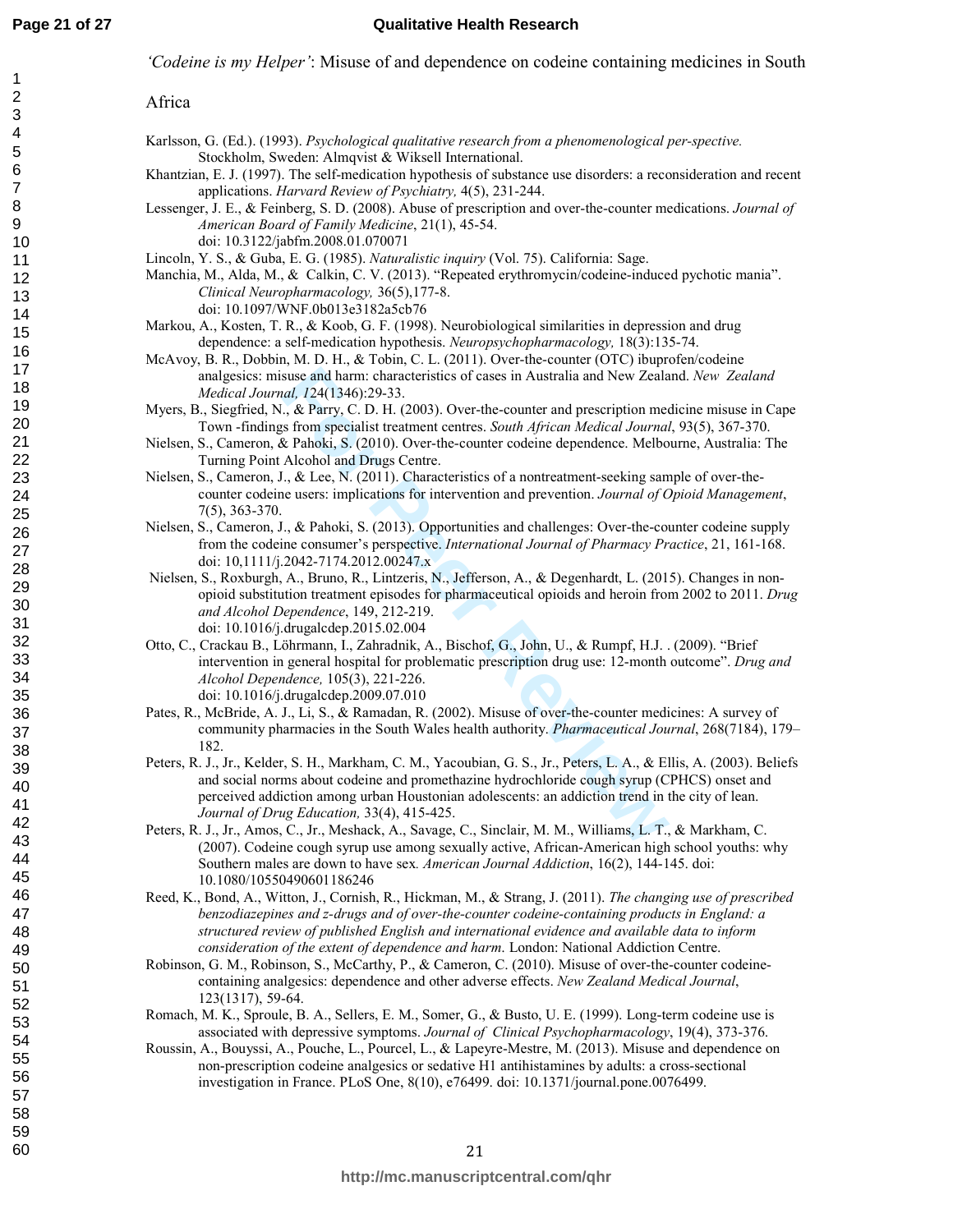*'Codeine is my Helper'*: Misuse of and dependence on codeine containing medicines in South

Africa

- Skurtviet, S., Faru, K., Borchgrevink, P., Handal, M., Fredheim, O. (2011). To what extent does a cohort of new users of weak opioids develop persistent or probable problematic opioid use? *International Association for the Study of Pain*, 152(7), 1555-1561. doi:10.1016/j.pain.2011.02.045
- Sproule, B. A., Busto, U. E., Somer, G., Romach, M. K., & Sellers, E. M. (1999). Characteristics of dependent and nondependent regular users of codeine. *Journal of Clinical Psychopharmacology*, 19(4), 367-372.
- United Nations on Drugs and Crime. (2011). The non-medical use of prescription drugs: Policy direction issues. Vienna: United Nations Office On Drugs and Crime.
- Van Hout, MC. Bergin, M. Foley, M. Rich, E. Rapca, AI. Harris, R. Norman I. (2014) A Scoping Review of Codeine Use, Misuse and Dependence, final report. CODEMISUSED Project European Commission 7th Framework Programme, EU. Brussels.
- Van Hout, MC. (2015). Nod and Wave: An internet study of the codeine intoxication phenomenon. International Journal of Drug Policy, 26 (1), 67-77. doi: 10.1016/j.drugpo.2014.06.016.
- Wilkinson, D., & Thelwall, M. (2011). Researching personal information on the public web: Methods and ethics. *Social Science Computer Review,* 29(4), 387-401. doi: 10.1177/0894439310378979
- From 104(1) w. Zahradnik, A., Otto, C., Crackau, B., Lohrmann, I., Bischof, G., John, U., Rumpf, H. J. . (2009). "Randomized controlled trial of a brief intervention for problematic prescription drug use in non-treatment-seeking patients". *Addiction,* 104 (1) 109 –117. doi: 10.1111/j.1360-0443.2008.02421.x.

 **http://mc.manuscriptcentral.com/qhr**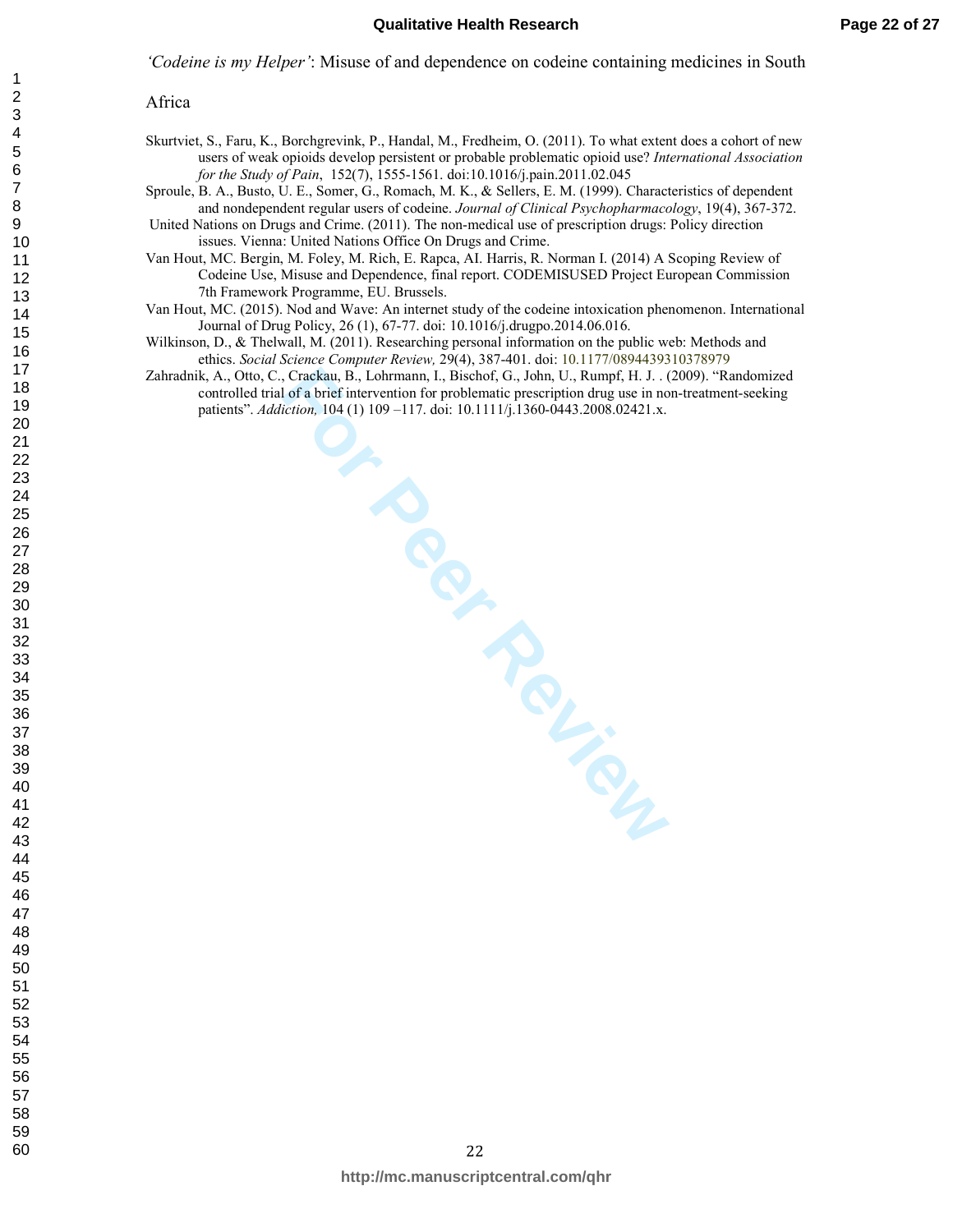12

# **Tables**

# **Table 1 Themes and Categories**

| <b>Participant Profile and Product Preferences</b>      | Stilpane®, Syndol®, Myprodol® and Adcodol® most common.<br>Codeine cough mixtures included Benylin®.                       |
|---------------------------------------------------------|----------------------------------------------------------------------------------------------------------------------------|
|                                                         | Some history of using illicit drugs such as heroin, cannabis, cocaine and<br>ecstasy.                                      |
|                                                         | Some use of codeine containing medicines in combination with alcohol.                                                      |
|                                                         | Minority female combining codeine containing medicines with diet pills.                                                    |
|                                                         | Some use of codeine based cough mixtures on their own or with codeine                                                      |
|                                                         | containing tablets.                                                                                                        |
| Motives for Codeine Use                                 | Bio-psycho-social motives identified as central to initial use and pathways<br>toward misuse and dependence.               |
|                                                         | Management of physical pain (arthritis, migraine, post surgery and severe<br>headaches)                                    |
|                                                         | Used to suppress psychological (depression, anxiety) and stress related                                                    |
|                                                         | conditions.                                                                                                                |
|                                                         | 10. Social issues contributed to and a consequence of codeine use and misuse.                                              |
|                                                         | 11. Emotional and tangible support from family and friends sustained patients                                              |
|                                                         | through difficult times related to use, misuse and dependence.                                                             |
|                                                         | 12. Poor social support contributed to stressful life factors underpinning initial<br>and continued misuse and dependence. |
|                                                         | 13. Consequences of misuse were loss of social support networks.                                                           |
| Transitioning from Codeine Use to Misuse and Dependence | 14. Initial use was appropriate and used for legitimate therapeutic reasons.                                               |
|                                                         | 15. Lack of awareness of codeine's addictive potential and the harms related to<br>additives.                              |
|                                                         | 16. Lack of awareness of personal actual addiction to codeine despite increase                                             |
|                                                         | in their use; desire to continue to misuse and not being able to stop.                                                     |
|                                                         | 17. Awareness of habit forming use and related tolerance was a gradual and                                                 |
|                                                         | subtle process underpinned by tolerance and withdrawal.                                                                    |
|                                                         | 18. Pattern of use would 'escalate' as a result of on-going life events.                                                   |
|                                                         | 19. Daily use progressed within several weeks.                                                                             |
|                                                         | 20. Daily use helped support coping.                                                                                       |
|                                                         | 21. Use for pre-empting of physical pain.                                                                                  |
|                                                         | 22. Use characterised by intense craving and the need to consume in order to<br>function throughout the day.               |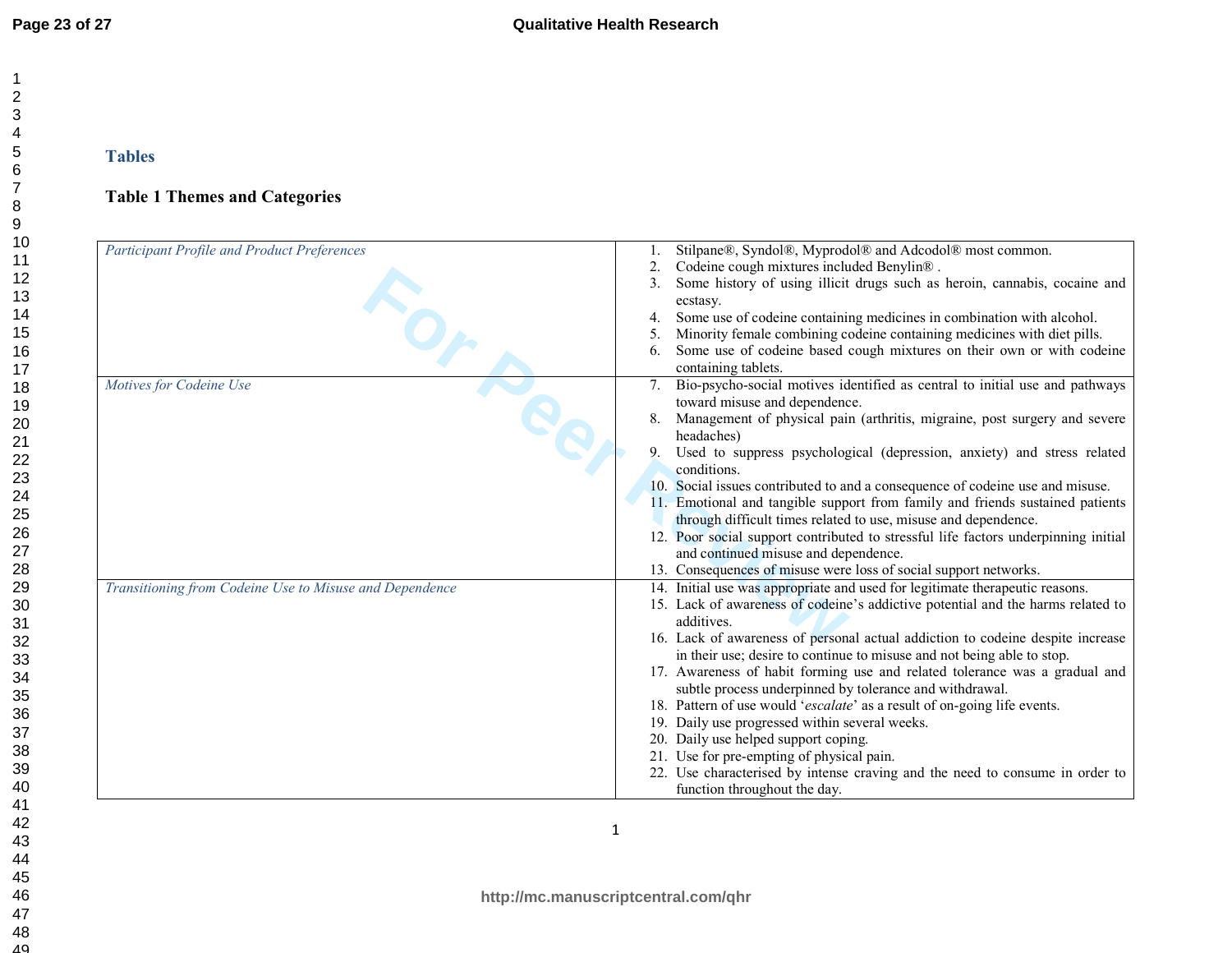|                                     | 23. Without regular daily use sleep patterns were disrupted.                      |
|-------------------------------------|-----------------------------------------------------------------------------------|
| Process of Pharmacy Purchasing      | 24. View that over the counter codeine containing medicines were not drug[s]      |
|                                     | per se due to their free availability to purchase without any real regulations    |
|                                     | or protocols guiding their sale.                                                  |
|                                     | 25. Pharmacies were the primary source for purchasing codeine containing          |
|                                     | medicines.                                                                        |
|                                     | 26. Majority purchasing over the counter with a few using scripts from their      |
| rorp                                | doctors.                                                                          |
|                                     | 27. Accessing of multiple pharmacies in different locations and at various times  |
|                                     | in order to avoid suspicion.                                                      |
|                                     | 28. Identification of pharmacies within an area and use intentionally to build up |
|                                     | supply.                                                                           |
|                                     | 29. Purchasing with relative ease and little or no questioning by pharmacy staff: |
|                                     | 30. Computer monitoring systems appeared to act as deterrent.                     |
|                                     | 31. Being prepared to answer queries in a deceitful manner was a regular          |
|                                     | occurrence.                                                                       |
|                                     | 32. Manipulative behaviour when negotiating a script from the doctor or when      |
|                                     | purchasing codeine containing medicines.                                          |
|                                     | 33. Corruption in pharmacy sales viewed to underpin codeine misuse.               |
| Diverse Alternative Sourcing Routes | 34. Alternative methods for sourcing centred on internet purchasing and           |
|                                     | diversion via prescriber, street and family routes.                               |
|                                     | 35. Travel to other jurisdictions with less stringent regulations around pharmacy |
|                                     | supply.                                                                           |
|                                     | 36. Online access favoured due to its accessibility with little or no questioning |
|                                     | with regards to purchase transactions.                                            |
|                                     | 37. Purchasing on the 'black market'.                                             |
|                                     | 38. Consulting several doctors when away from their home territory and            |
|                                     | facilitated by exaggerating pain symptoms.                                        |
|                                     | 39. Health care work facilitated access.                                          |
| The Codeine Effect                  | 40. Initial use of codeine containing medicines centred on physical pain with     |
|                                     | recognition of codeine's pleasurable effects, as well as its relief of some       |
|                                     | negative emotional symptoms related to stress, anxiety or depression.             |
|                                     | 41. Consumption of codeine containing medicines was a coping mechanism.           |
|                                     | 42. Use of codeine with alcohol and marijuana for optimal effect.                 |
|                                     | 43. Consumption of codeine based cough syrup as well as misusing codeine          |
|                                     |                                                                                   |
|                                     | tablets caused gross disturbances of perception leading to various types          |
|                                     | visual and auditory coupled with suspicious or paranoid thought processes.        |
|                                     | 44. Common side effects; dry mouth, loss of appetite and weight, vomiting,        |
|                                     | nausea, stomach cramps and constipation.                                          |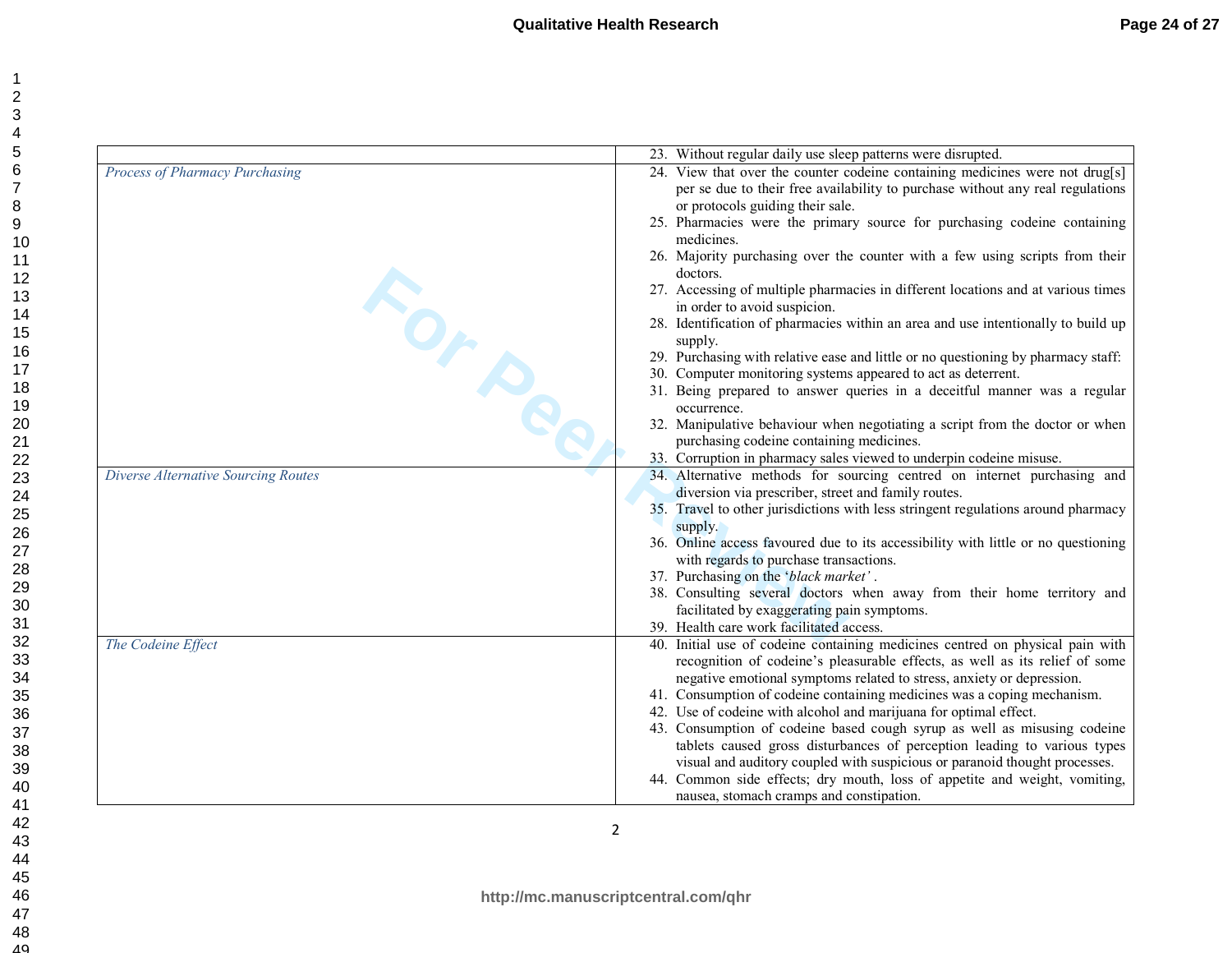| 1                                  |  |
|------------------------------------|--|
|                                    |  |
|                                    |  |
|                                    |  |
|                                    |  |
|                                    |  |
|                                    |  |
|                                    |  |
|                                    |  |
|                                    |  |
|                                    |  |
|                                    |  |
|                                    |  |
|                                    |  |
|                                    |  |
|                                    |  |
|                                    |  |
|                                    |  |
|                                    |  |
|                                    |  |
|                                    |  |
|                                    |  |
|                                    |  |
|                                    |  |
|                                    |  |
|                                    |  |
|                                    |  |
|                                    |  |
|                                    |  |
|                                    |  |
| ∠u<br>29<br>30                     |  |
|                                    |  |
|                                    |  |
| ر<br>31                            |  |
|                                    |  |
|                                    |  |
|                                    |  |
|                                    |  |
|                                    |  |
| - 32<br>33<br>34<br>35<br>36<br>37 |  |
| 38                                 |  |
| .<br>39                            |  |
| 40                                 |  |
| 41                                 |  |
| 42                                 |  |
| 43                                 |  |
|                                    |  |
| 44                                 |  |
| 45                                 |  |
| 46                                 |  |
| 47                                 |  |
| 48                                 |  |
| 10                                 |  |
|                                    |  |

|                                        | 45. Common adverse effects; headaches, dizziness, excessive perspiration,                                                                      |
|----------------------------------------|------------------------------------------------------------------------------------------------------------------------------------------------|
|                                        | 'goose bumps', tachycardia and palpitations.                                                                                                   |
|                                        | 46. Some awareness of long term effects such as liver and kidney damage,                                                                       |
|                                        | delirium and personality change.                                                                                                               |
| Withdrawal Experiences                 | 47. Experiences of unpleasant withdrawal symptoms; pain (physical and                                                                          |
|                                        | psychological), fear, crying, self-pity, irritability, anxiety, aggression,                                                                    |
|                                        | disturbed sleep patterns, perspiration, tremors and goose bumps.                                                                               |
|                                        | 48. Such experiences often contributed to their continued use of codeine                                                                       |
|                                        | products.                                                                                                                                      |
|                                        | 49. Difficulties were described in trying to cease use.                                                                                        |
|                                        | 50. Use of other illicit drugs (cannabis) or engaging a hobby as time diversion                                                                |
|                                        | as a means for managing the cravings for codeine.                                                                                              |
|                                        | 51. One report of successful detoxification.                                                                                                   |
| Help-seeking and Treatment Experiences | 52. Help-seeking and treatment for dependency involved detoxification,                                                                         |
|                                        | rehabilitation and counselling interventions.                                                                                                  |
|                                        | 53. Importance of dealing with underlying issues                                                                                               |
|                                        | 54. Acceptance of being an addict and the impact this had both psychologically                                                                 |
|                                        | and socially (family and work) motivated many to seek help.                                                                                    |
|                                        | 55. Some preference for psychological interventions to help cope with                                                                          |
|                                        | depression, anxiety or stressful situations.                                                                                                   |
|                                        | 56. Some references to Suboxone® as very effective substitute.<br>57. Integrated pharmacy led detoxification treatment approach can complement |
|                                        | existing treatment services or offer an alternative to mainstream drug                                                                         |
|                                        | treatment clinics.                                                                                                                             |
| <b>Strategies for Prevention</b>       | 58. Codeine containing medicines regarded as effective                                                                                         |
|                                        | Strategies highlighted to promote more responsible use and minimise the                                                                        |
|                                        | risk of misuse and dependence.                                                                                                                 |
|                                        | 59. Legislative changes and the up scheduling of codeine products;                                                                             |
|                                        | 60. Greater awareness and education of consumers by professionals that                                                                         |
|                                        | prescribe and dispense the medicines;                                                                                                          |
|                                        | 61. Enhanced implementation of strategies already in place, the 'Codeine Care'                                                                 |
|                                        | project;                                                                                                                                       |
|                                        | 62. Greater enforcement of regulations governing the sales of codeine products                                                                 |
|                                        | and marketing strategies by manufacturers that clearly highlight to                                                                            |
|                                        | consumers addiction potential.                                                                                                                 |
|                                        | 63. Provision of information leaflets alone regarded as ineffective as most                                                                    |
|                                        | people tend not to read them.                                                                                                                  |
|                                        |                                                                                                                                                |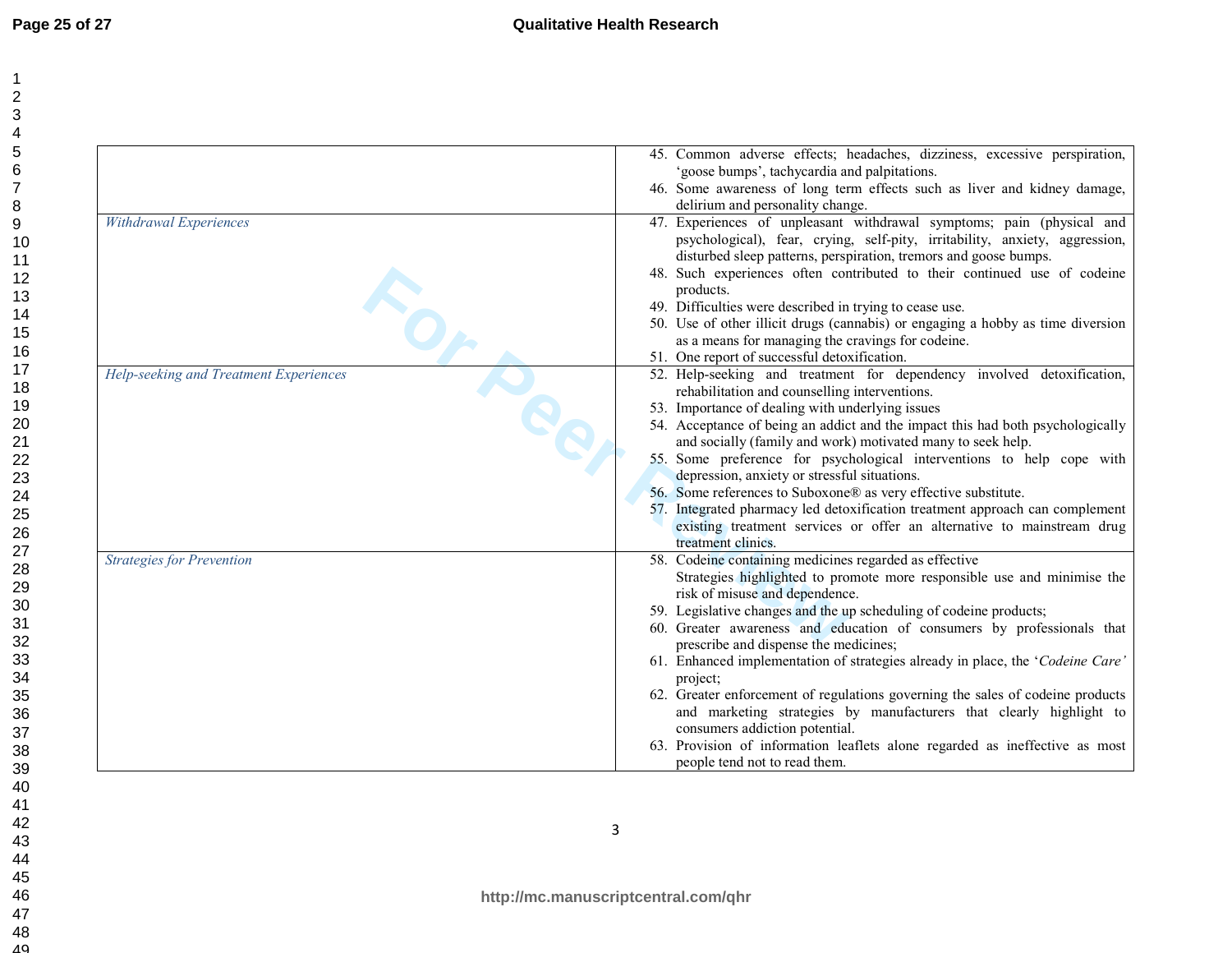$\mathbf{1}$